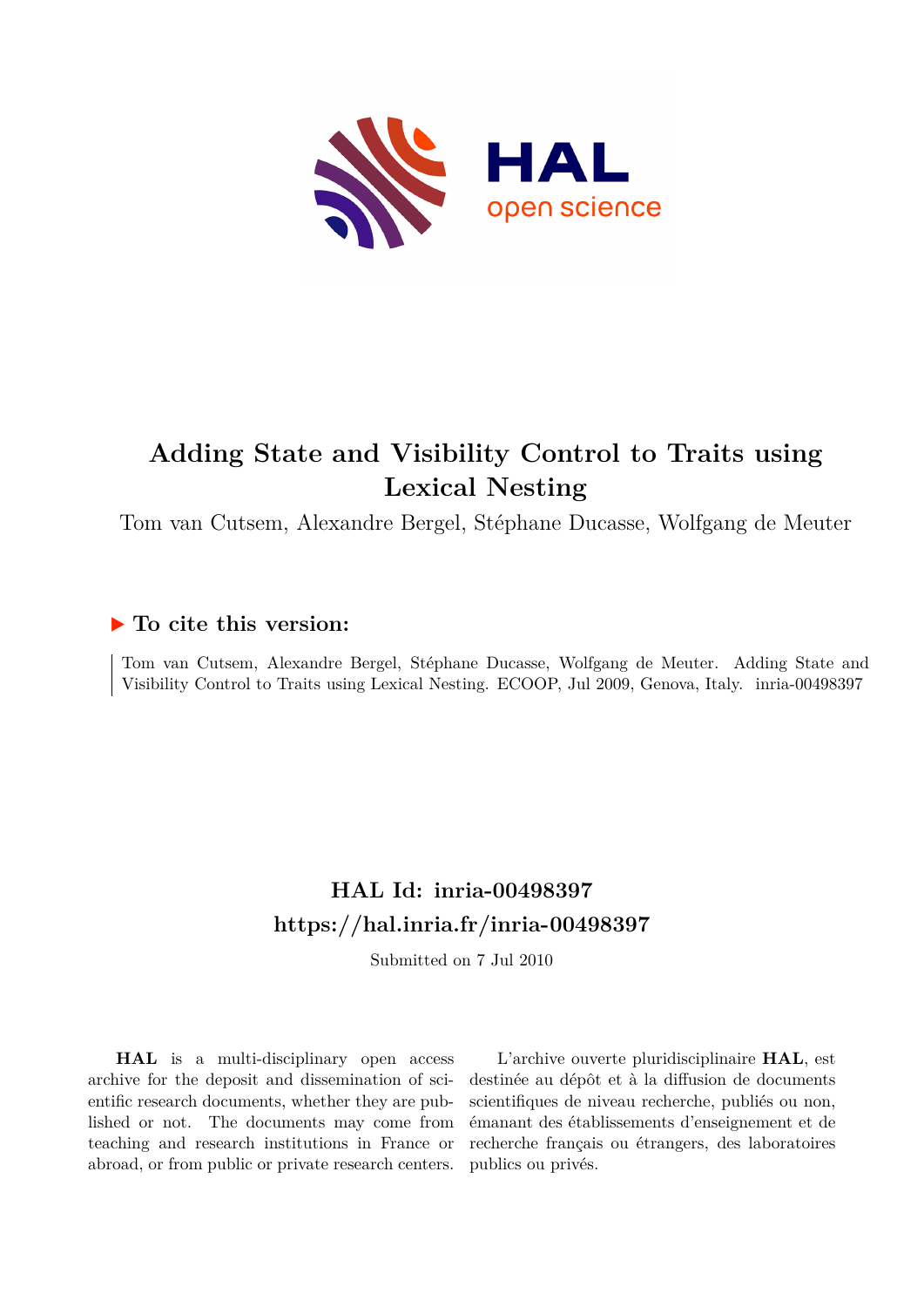# Adding State and Visibility Control to Traits using Lexical Nesting \*\*\*

Tom Van Cutsem<sup>1\*\*\*</sup>, Alexandre Bergel<sup>2</sup>, Stéphane Ducasse<sup>2</sup>, and Wolfgang De  $M$ euter $1$ 

> <sup>1</sup> Programming Technology Lab, Vrije Universiteit Brussel, Belgium <sup>2</sup> RMoD research group, INRIA Lille, France

Abstract. Traits are reusable building blocks that can be composed to share methods across unrelated class hierarchies. Original traits are stateless and cannot express visibility control for methods. Two extensions, stateful traits and freezable traits, have been proposed to overcome these limitations. However, these extensions introduce complexity and have not yet been combined to simultaneously add both state *and* visibility control to traits.

This paper revisits the addition of state and visibility control to traits. Rather than extending the original traits model with additional operations, we allow traits to be lexically nested within other modules. Traits can then have (shared) state and visibility control by hiding variables or methods in their lexical scope. Although the Traits' "flattening property" has to be revisited, the combination of traits with lexical nesting results in a simple and expressive trait model. We discuss an implementation of the model in AmbientTalk and specify its operational semantics.

# 1 Introduction

Traits have been proposed as a mechanism to compose and share behavioral units between distinct class hierarchies. They are an alternative to multiple inheritance, the most significant difference being that name conflicts must be explicitly resolved by the trait composer. Traits are recognized for their potential in supporting better composition and reuse. They have been integrated into a significant number of languages, such as Perl 6, Slate [1], Squeak [2], DrScheme OO [3] and Fortress [4]. Although originally designed in a dynamically typed setting, several type systems have been built for Traits [5–8].

Several extensions of the original traits have been proposed to fix their limitations. Stateful traits present a solution to include state in traits [9]. In addition to defining methods, a trait may define state. This state is private by default and may be accessed within the composing entity. Freezable traits [10] provide a visibility control mechanism for methods defined in a trait: a method may either be (i) public and late bound or (ii) private and early bound. This enables the composer to change a trait method's visibility at composition time to deal with unanticipated name conflicts.

Although these extensions have been formally described and implementations were proposed, their main drawback is that the resulting language has too many operators

<sup>⋆</sup> Funded by the Interuniversity Attraction Poles Program, Belgian State, Belgian Science Policy

<sup>\*\*</sup> Accepted to ECOOP 2009

<sup>\*\*\*</sup> Postdoctoral Fellow of the Research Foundation - Flanders (FWO)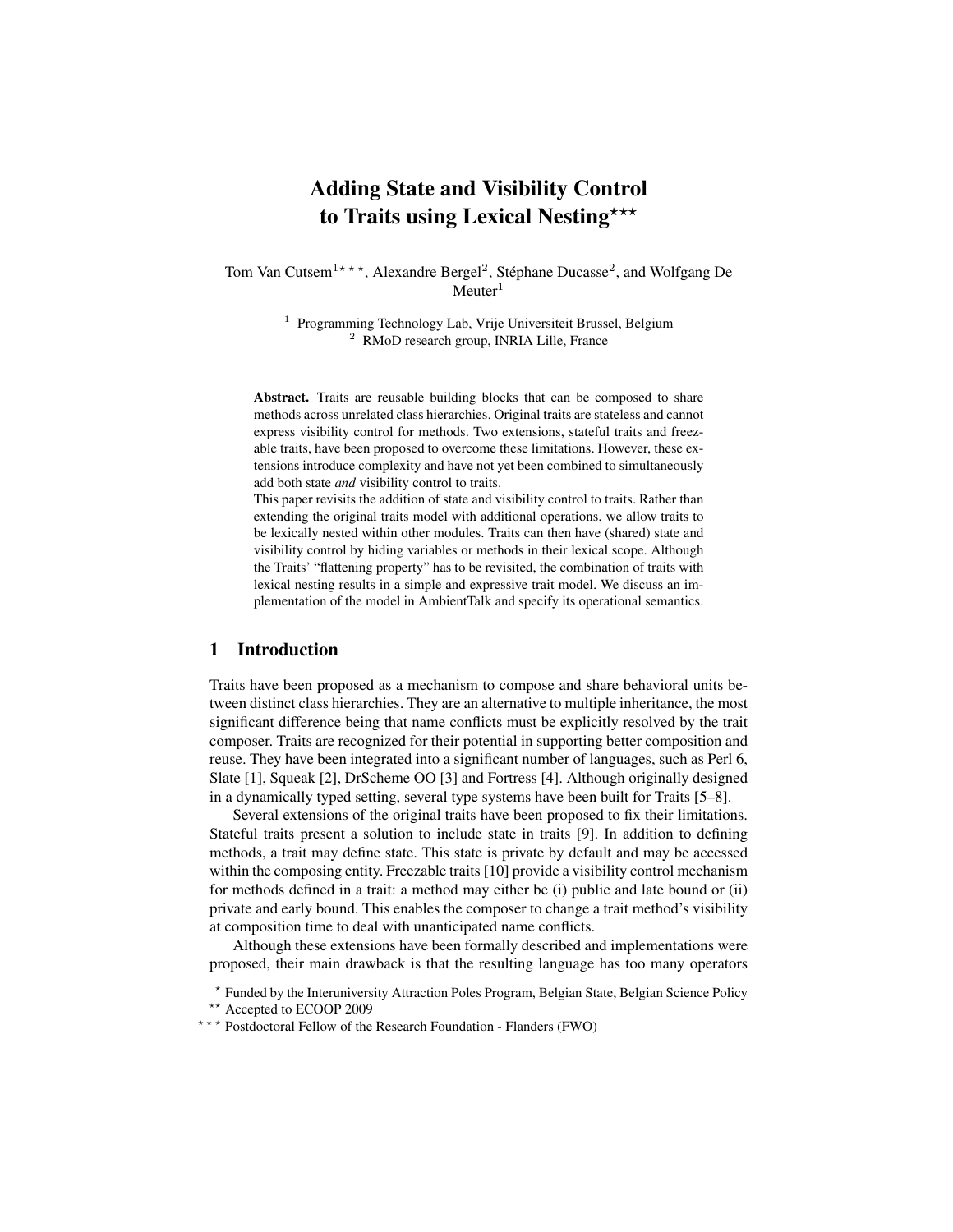and may introduce complex interactions with the host language. For example, freezable traits introduce early bound message dispatch semantics to support method privacy which may conflict with the host language's late bound semantics. Stateful traits introduce private state that may conflict with the host language's visibility rules. Finally, stateful traits must extend the host language's memory layout with a "copy down" technique [11] when linearizing variables whose offset in the memory layout is not constant among different composition locations.

This paper proposes a unique and simpler extension to traits to achieve both state and visibility control (to distinguish public from private state and behavior). We first revisit previous extensions to traits (as defined by among others this paper's second and third author). Subsequently, instead of providing two different visibility control mechanisms – one for state and another one for methods – we use lexical scoping as the sole visibility control mechanism for both state and methods.

Our approach is validated in AmbientTalk, a classless object-based language. In AmbientTalk, traits are plain, first-class objects that can be lexically nested (within other objects or methods). Traits can have private or public state. Unanticipated name conflicts can be reduced because a trait can make methods private by hiding them in its lexical scope. However, there is no mechanism to fully support unanticipated name conflicts, since the composer cannot rename or hide conflicting methods.

The contribution of this paper is a trait model that supports both state and visibility control without the introduction of any new composition operators, in contrast to stateful or freezable traits. Instead, our model relies on the introduction of one feature: lexical nesting. Our simpler model does require more support from its host language than the original one and is therefore not as straightforward to add to existing languages as is the original. Our contribution is validated as follows:

- we describe an existing implementation of our model in the AmbientTalk language.
- we demonstrate the effectiveness of our trait model by using it to structure a nontrivial Morphic-like UI framework.
- we provide an operational semantics to model lexical nesting of objects and the composition of lexically nested traits.

The paper is organized as follows. We first give a brief review of traits and point out some limitations related to state and visibility (Section 2). We then show how lexical nesting may be combined with traits (Section 3). To illustrate the implication of this combination in practice, we discuss a small case study (Section 4). We then formalize our approach by giving an operational semantics (Section 5), the properties of which are subsequently discussed (Section 6). A related work section (Section 7) and a conclusion end this paper (Section 8).

# 2 Traits and their Limitations

This section provides a brief description of the original Traits model. Readers already familiar with Traits may safely skip Section 2.1 and jump directly to Section 2.2.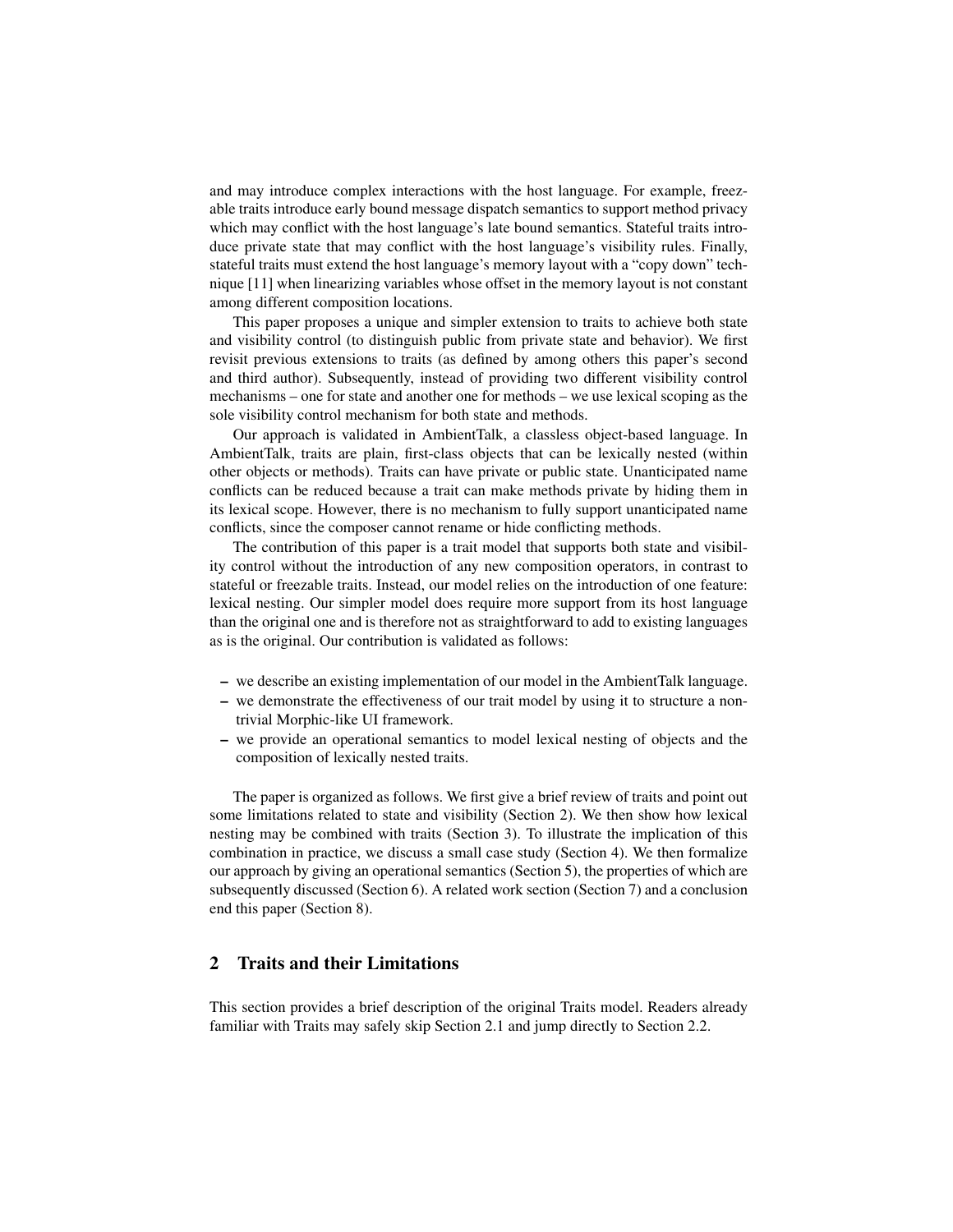#### 2.1 Traits in a nutshell

An exhaustive description of Traits may be found in previous work [12]. This section highlights the most relevant aspects of Traits for the purpose of this paper.

*Reusable groups of methods.* A trait is a set of methods that serves as the behavioral building block of classes and is a primitive unit of code reuse. Traits cannot define state but may manipulate state via accessor methods.

*Explicit composition.* A class is built by reference to its superclass, uses a set of traits, defines state (variables) and behavior (methods) that glue the traits together; a class implements the required trait methods and resolves any method conflicts. Trait composition respects the following three rules:

- Methods defined in the composer (*i.e.,* class or trait) using a trait take precedence over trait methods. This allows methods defined in a composer to override methods with the same name provided by used traits; we call these methods *glue methods*.
- Traits may be flattened. In any class composer the traits can be in-lined to yield an equivalent class definition that does not use traits. This helps to understand classes that are composed of a large number of traits.
- Composition order is irrelevant. All the traits have the same precedence, and hence conflicting trait methods must be explicitly disambiguated by the composer.

*Conflict resolution.* While composing traits, method conflicts may arise. A *conflict* arises if two or more traits are combined that provide identically named methods not originating from the same trait. The composer can resolve a conflict in two ways: by defining a (glue) method that *overrides* the conflicting methods, or by *excluding* a method from all but one trait. Traits allow method *aliasing* to introduce an additional name for a method provided by a trait. The new name is used to obtain access to a method that would otherwise be unreachable because it has been overridden.

## 2.2 Issues with freezable traits and stateful traits

Since the original paper *Traits: Composable Units of Behavior* was published at ECOOP 2003 [13], several communities expressed their interest in Traits. In spite of its acceptance, the trait model suffers from several drawbacks.

*State.* First, state is not modeled: a trait is made of a set of method definitions, required method declarations and a composition expression. At that time, allowing traits to define variables was not considered and was intentionally left as future work. The follow-up work, stateful traits [9], addressed this very issue. It introduces state and a visibility mechanism for variable privacy. Trait variables are private. Variable sharing is obtained with a new composition operation (called  $\omega(\omega)$ ). Variables defined in different traits may be merged when those traits are composed with each other. This model raises several questions regarding encapsulation since a trait may be proposed as a black box and the composer has means to "open" it up. Since a linear object memory layout is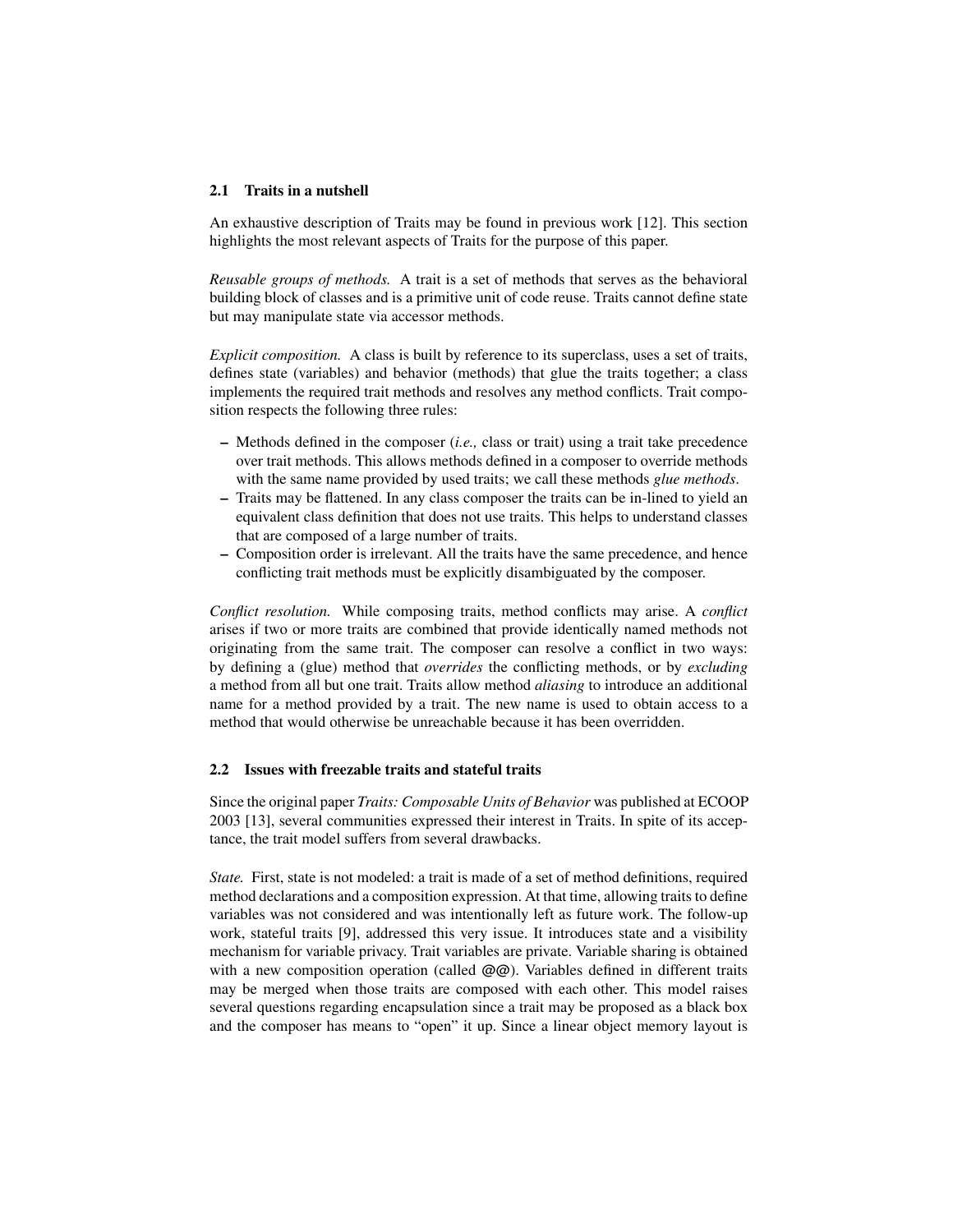employed in most efficient object-oriented language implementation, a trait variable may have a different offset in the object layout at different composer locations. To be able to keep using a linear object layout, a technique known as "copy down" has to be employed [11].

*Visibility.* Second, no visibility control was proposed in the original version of traits. Reppy and Turon [14] proposed a visibility mechanism *a la `* Java with public and private keywords. These access modifiers determine the visibility the members will have after they are inlined into a class but cannot be changed by the trait composer. Although having these visibilities for classes seems to be widely accepted, having the very same visibilities for traits seems not appropriate since the range of composition operators is far greater than the one for classes. Van Limberghen and Mens [15] showed that adding public/private/protected properties to attributes in mixins does not offer an adequate encapsulation mechanism. Traits can be composed in more ways than classes or mixins.

Freezable Traits [10] introduced visibility control to fully support unanticipated name conflicts. The composer may change the visibility of trait methods at composition time using two new operators freeze and defrost: the first operator turns a public late-bound method into a private early-bound method while the second reverts a private method into a public one. The problem of Freezable Traits is that it is complex to grasp the consequence of a change. More importantly Freezable Traits are based on the use of early-bound method dispatch. Such a mechanism may not be available in the host language implementation and adding it may radically change the resulting language.

*Analysis.* The two extensions to traits described above were designed in separation. Combining them into a unique language leads to a complex situation where two different visibility mechanisms coexist. Although doable, this would significantly raise the complexity of the trait model since 3 new operators (@@, freeze, defrost) and two visibility mechanisms would need to be added, which clearly goes against the simplicity of the original model.

In the following Section, we extend traits with both state and visibility control solely by combining them with lexical nesting of objects in the host language. Our model does not introduce any additional composition operators with respect to the original model.

# 3 Lexically Nested Object-based Traits

In this Section, we discuss how state and visibility control can be added to traits. Our first change to the model is that we no longer represent traits as distinct, declarative program entities, but rather as plain runtime objects (as in Self [16]). More specifically, traits will be represented as objects that close over their lexical environment *i.e.,* as closures. In languages that support closures, such as Scheme, function bodies close over their defining lexical environment. By doing so, the lexical environment may outlive the activation record in which it was created. Thus, a lexically free variable will retain its value and is said to have an indefinite extent. This property enables closures to hide (mutable) variables and auxiliary functions in their lexically enclosing scope.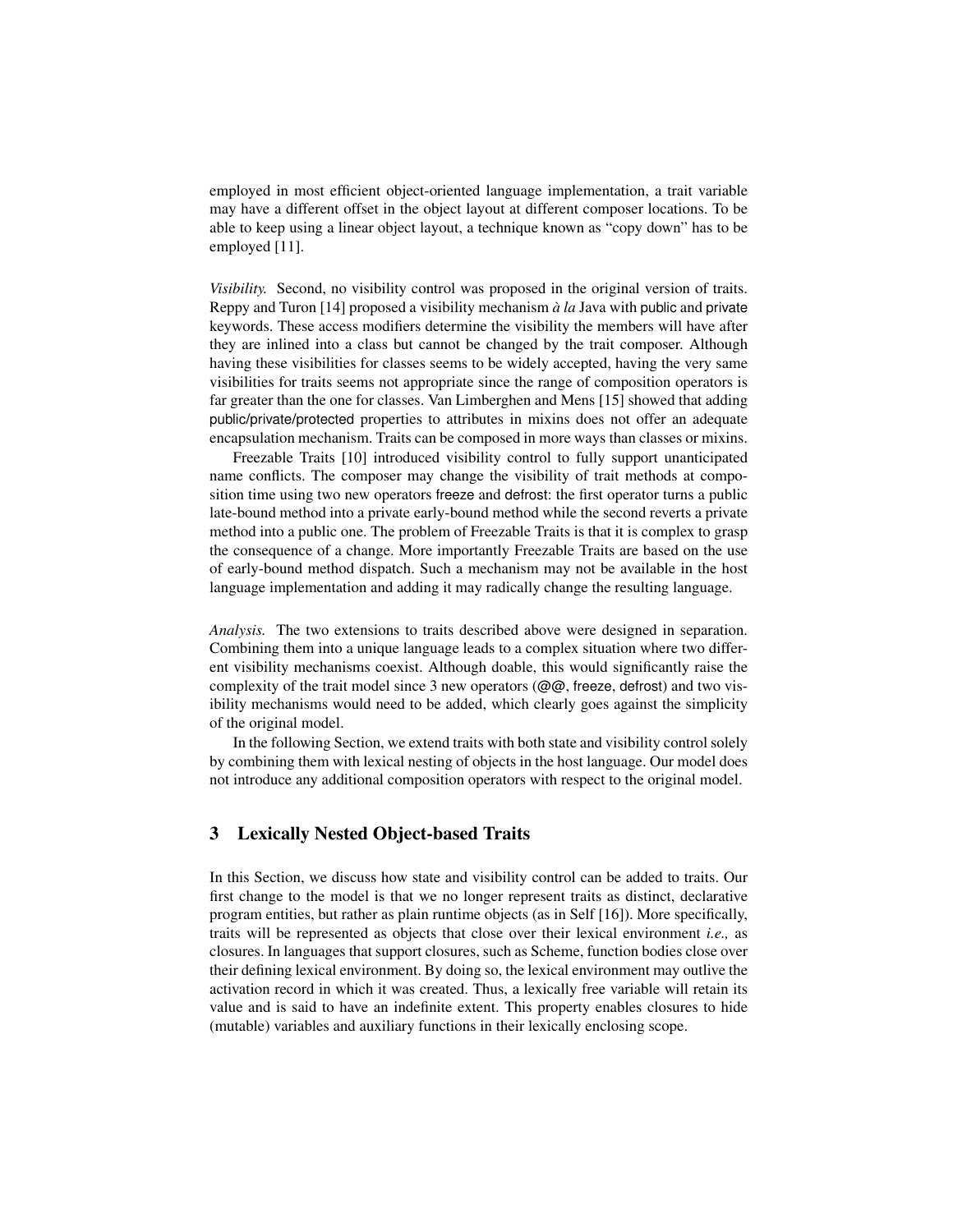In the following section we discuss how lexical scoping can and has been reconciled with object-oriented programming. We then introduce lexically nested traits in Section 3.2. Section 3.3 discusses how to compose such traits.

#### 3.1 Objects as Closures

It has long been known that closures can be used to implement objects [17–19]. While closures successfully capture the essence of OOP, the expression of objects as functions and message passing as function calls models objects only as a "second class" abstraction. There do exist a number of object-oriented languages that have introduced first-class support for objects and message passing without losing the benefits of representing objects as closures. Examples of such languages include Emerald [20], EC-MAScript (a.k.a. Javascript) [21], Beta [22], E [23] and Newspeak [24].

We introduce traits as closures in the AmbientTalk language [25, 26], an objectbased distributed programming language that is closest in style to Miller's E language.

*Objects as closures in AmbientTalk.* AmbientTalk is a classless, object-based language. Listing 1.1 defines a simple counter abstraction with operations to access, increment and decrement its value. In languages that support (either first or second class) objects as closures, the role of classes as object generators is often replaced by functions that return a new object whenever they are called (cf. E [23], Emerald [20], Scheme [18]). We will name such functions, like the makeCounter function defined above, "constructor functions". To create a new counter, one calls the  $_{makeCounter}$  constructor function.

```
\overline{\phantom{a}}def makeCounter(val) {
 object: {
   def count() { val };
   def inc() { val := val + 1 };
   def dec() { val := val - 1 };
  }
}
```
✝ ✆ Listing 1.1. Constructor function for counter objects.

AmbientTalk fully exploits lexical scoping and allows object definitions to be nested within other object definitions or within the scope of a function or method body. In the above listing, the object construction expression **object**: {...} is lexically nested within the function makeCounter. The object expression groups the methods and fields of an object and evaluates to a new, independent object. Within the expression one can refer to lexically free variables, such as val. Objects close over their lexical environment, such that these variables have an indefinite extent. This allows the counter to keep track of its state using val, while keeping this variable completely hidden within its lexical scope. Executing makeCounter(0).val will raise an exception.

This simple object model removes the need for special language constructs for object creation (replaced by calling a constructor function), visibility control (hiding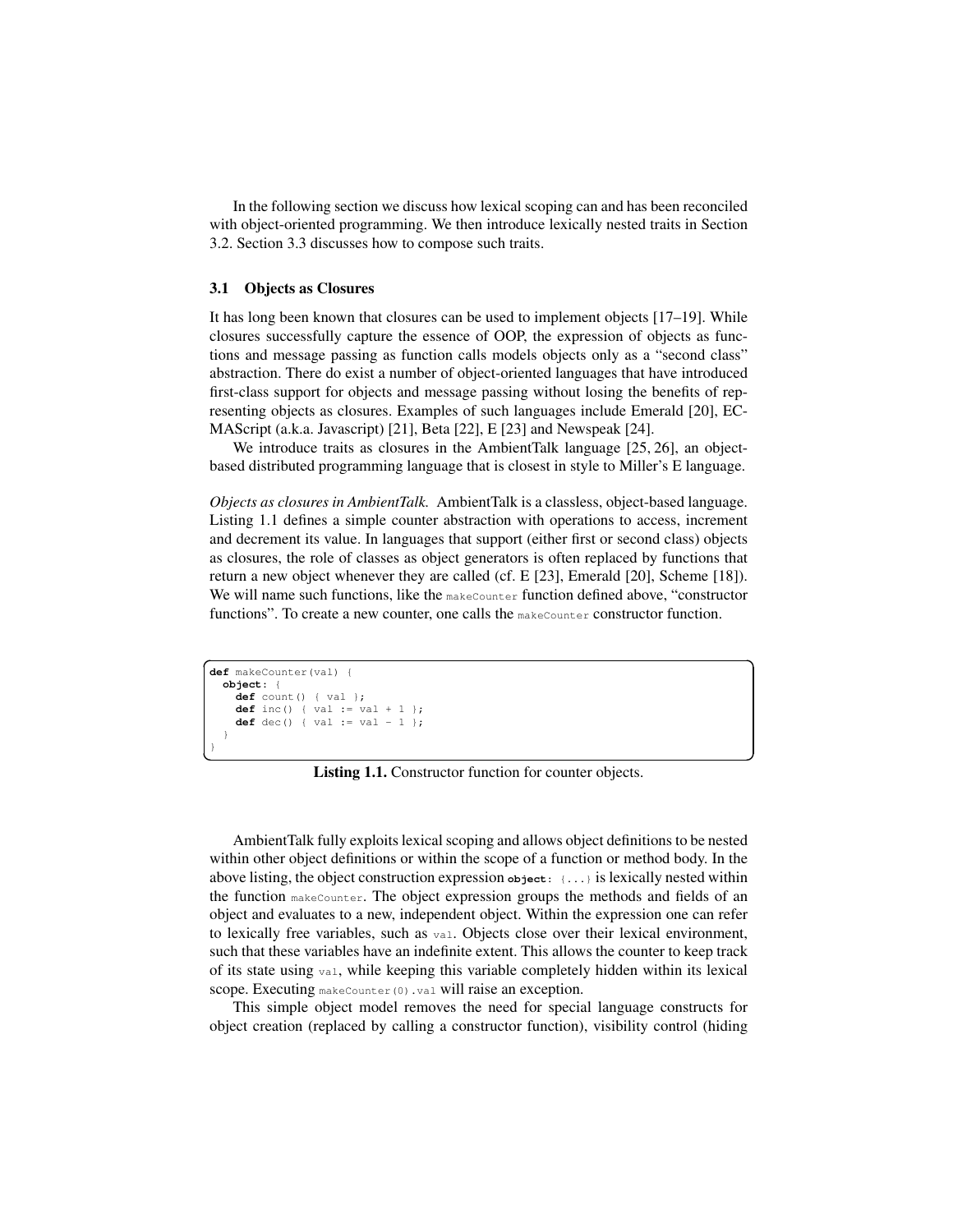names using lexical scoping), special constructor methods (replaced by constructor functions), static fields or methods (which are free variables of the constructor function) and singletons (by not nesting an object definition within a constructor function).

*Lexical nesting and inheritance.* AmbientTalk, like Self [27], supports *object-based inheritance* which is a relationship between two objects, a *delegator* and a *delegate*, rather than between a class and a superclass. Object-based inheritance implies that if the delegator receives a message it does not understand, it will delegate this message to its delegate object. Delegating a message to an object is different from sending a message to an object. *Delegation*, as first proposed by Henry Lieberman [28], implies that if a matching method is found in the delegate, in the subsequent method invocation the **self** pseudovariable will refer to the delegator (that is: the object that originally received the message). This property ensures that object-based inheritance properly supports method overriding.

In AmbientTalk, every object has a field named **super** which refers to an object's delegate. There is only one such field in each object; multiple inheritance is not supported. Objects by default delegate to an object named nil. Listing 1.2 exemplifies object-based inheritance. It shows the abstraction of a counter that cannot be decremented below zero. The delegate of such a "positive" counter object is a regular counter object. Any message for which a positive counter does not implement a method will be delegated to a regular counter object. The positive counter overrides the  $\det$  method and, if the counter has not reached zero yet, explicitly delegates the dec message to its delegate by means of the syntax **super**ˆdec().

```
\left\{ \frac{def}{ } \text{ isStrictlyPositive}(x) \{ x > 0 \} \right\}def makePositiveCounter(val) {
 extend: makeCounter(val) with: {
   def dec() {
    if: isStrictlyPositive(self.count()) then: {
      superˆdec()
    }
   }
 }
}
✝ ✆
```
Listing 1.2. Object-based inheritance.

Because AmbientTalk allows both lexical nesting and (object-based) inheritance, we must clarify the semantics of looking up identifiers, as there are now two hierarchies of names: the lexical scope (starting with the object itself, ending in the top-level scope via lexical nesting) and the object's inheritance chain (starting with **self**, ending in **nil** via each object's **super** field). An unqualified identifier, such as val, is *always* looked up in the object's lexical scope. A qualified identifier, such as  $\text{inc in } c, \text{inc}()$  or  $\text{count in}$ self.count(), is looked up in the receiver's inheritance chain. The major difference with mainstream object-oriented languages is that  $m()$  is *not* equivalent to **self**. $m()$ . This is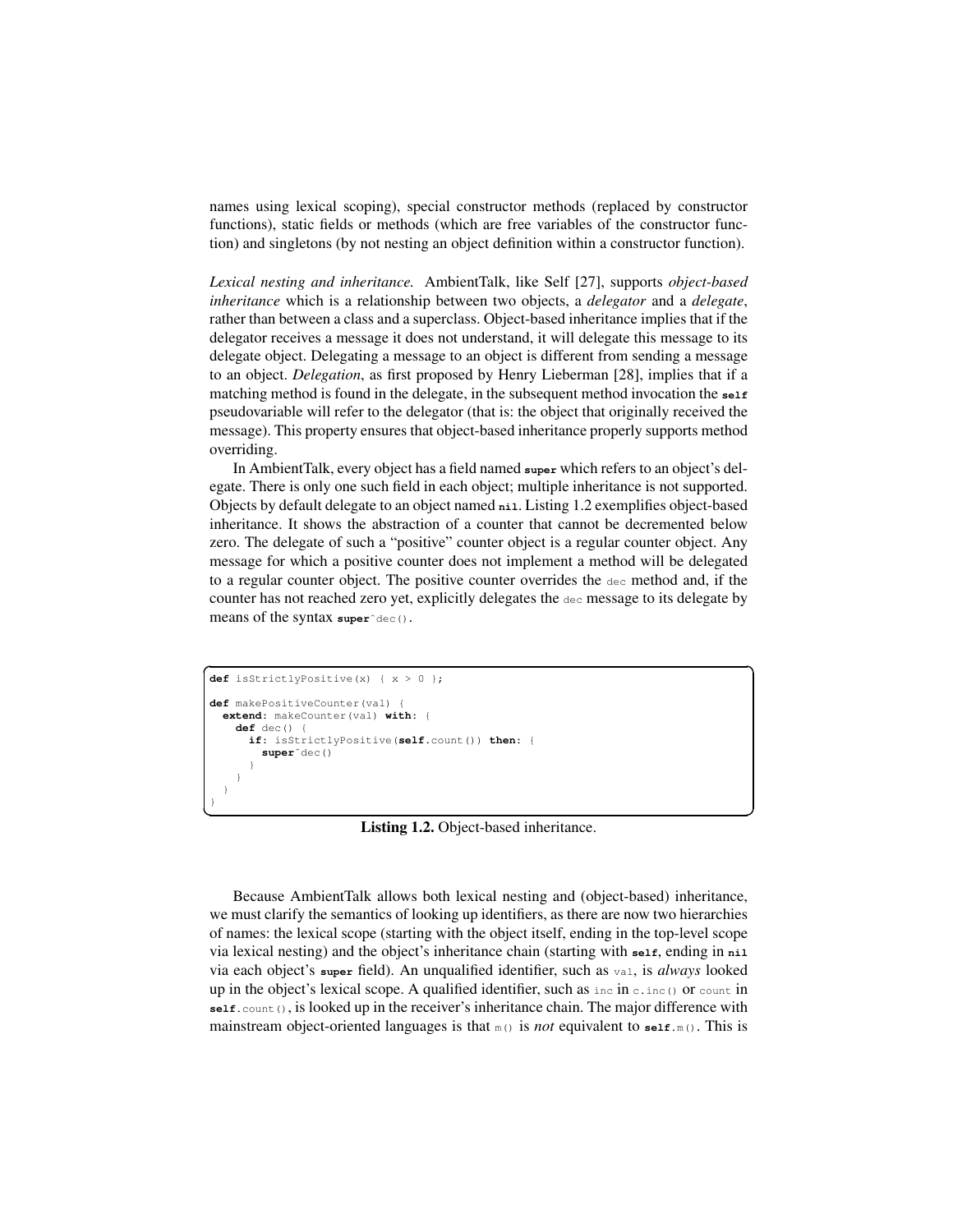similar to method lookup in Newspeak [24], except that in Newspeak the inheritance chain is still considered if the method is not lexically visible.

The example given above shows how the positive counter abstraction can unambiguously make use of both lexically visible as well as inherited methods. The call to isStrictlyPositive is guaranteed to refer to the lexically visible definition. The invocation self.count() will find the method defined in the delegate object.

#### 3.2 Lexically Nested Traits

AmbientTalk supports trait-based composition between objects. An object can import zero or more traits when it is defined. This causes the object to acquire all of the methods defined by its imported traits, as if it had defined those methods itself. If an imported method name clashes with another imported name, or with a name explicitly defined by the importing object, an exception is raised when the object is created to signal this conflict. Conflicts should be dealt with by the programmer by either aliasing an imported method name or by excluding it.

In AmbientTalk, traits are regular objects rather than distinct runtime values or static program declarations. Any object can play the role of a trait. Hence, like all objects, traits can make use of lexical nesting to hide private state or auxiliary functions. To the best of our knowledge, this combination hasn't been achieved before: it is a novel property that is not available in other languages with explicit support for trait composition.

Listing 1.3 defines a trait that provides a reusable abstraction for animating arbitrary objects. The example is taken from the implementation of a Morphic-like graphical kernel for AmbientTalk which is discussed in more detail in Section 4. The animation trait is parameterized with the refresh rate between animation calls (in milliseconds). It provides two methods, start and stop, to start and stop the animation loop. The start method triggers the animation loop by sending the message every:do: to its timer, passing as the second argument an anonymous zero-argument closure to be executed every refreshRate milliseconds. Note that the  $t_{\text{inner}}$  variable is hidden within the lexical environment of the animation trait object. As such, the variable is private to the trait and will not be visible to the composing clients. This example illustrates that traits can be stateful in AmbientTalk.

```
\overline{\phantom{a}}def makeAnimationTrait(refreshRate) {
  def timer := makeTimer();
  object: {
   def start() { timer.every: refreshRate do: { self.animate() } };
   def stop() { timer.reset() };
  }
}
```
✝ ✆ Listing 1.3. A trait as a regular object.

To actually perform the animation, the animation trait requires the composite (*i.e.,* the object using the trait) to define a method named animate. The set of methods required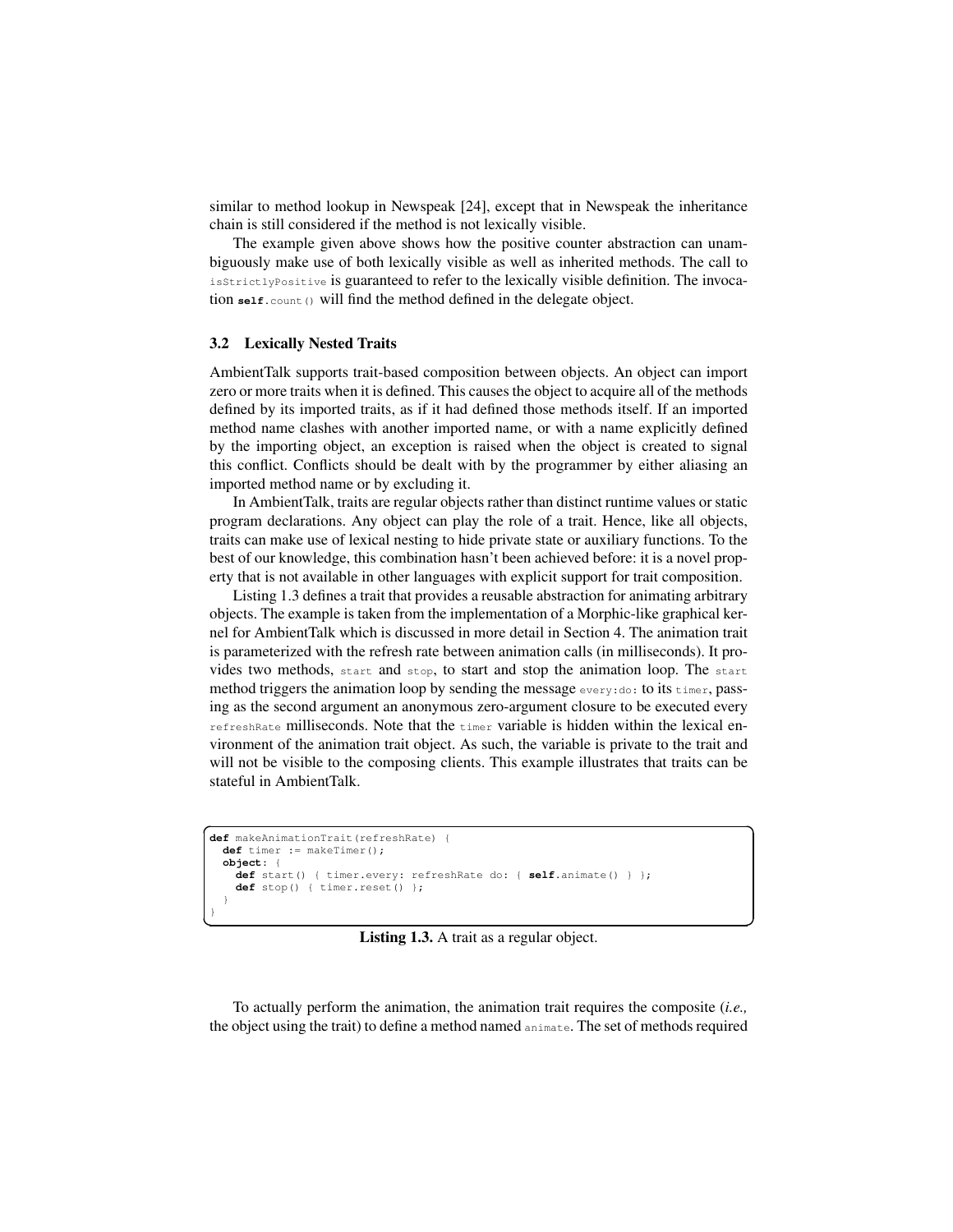by a trait is implicit in the source code. A method is required by a trait if the trait does not implement the method, yet it is invoked in the code (e.g. by means of a self-send).

Listing 1.4 shows the implementation of a particle morph that uses the above animation trait to move within a given direction at a constant rate (see Section 4 for a more in-depth explanation of a "morph"). We assume that makeCircleMorph creates an object that is graphically represented as a circle. The particle morph implements the animate method as required by the animation trait. At each step of the animation, the particle morph moves itself at the given moveRate.

```
def makeParticleMorph(radius, moveRate, dx, dy) {
  extend: makeCircleMorph(radius) with: {
   import makeAnimationTrait(moveRate);
   def animate() {
     self.move(dx, dy);
    };
  }
}
```
✝ ✆ Listing 1.4. Composing an object with a trait.

Composition of traits is performed by means of the **import** statement. Because the animation trait is stateful, the particle morph first generates a new instance of this trait (by invoking the makeAnimationTrait constructor function) and then imports this new instance. The operational effect of the **import** statement is that the particle morph acquires its own, local definitions for the methods start and stop. How exactly this acquisition of methods takes place is the topic of the following section. For now, it suffices to understand that when start is sent to a particle morph, the implementation of the animation trait is invoked and a **self**.animate() call will invoke the particle morph's animate method, as expected.

*Conflict resolution.* When the composite object is created, the **import** statement raises an exception if the composite and the trait define slots with the same name. It is up to the composite to explicitly resolve name conflicts between imported traits, or between an imported trait and itself. The composite can do so by aliasing or excluding imported methods<sup>3</sup>. For example, the particle morph can import the animation trait as follows:

✞ ☎ **import** makeAnimationTrait(moveRate) **alias** start := startMoving **exclude** stop;  $\begin{pmatrix} 1 & 1 & 1 \\ 1 & 1 & 1 \\ 1 & 1 & 1 \end{pmatrix}$ 

In this case, the particle morph will acquire a method named  $\text{startMoving}$  rather than start. Because the stop method is excluded, the particle morph will not acquire this method such that it cannot be stopped by client code.

<sup>&</sup>lt;sup>3</sup> Note that aliasing solves name conflicts, but does not guarantee that the intentional behavior of the composed traits is preserved. This issue has previously been addressed [10] and is not further discussed here.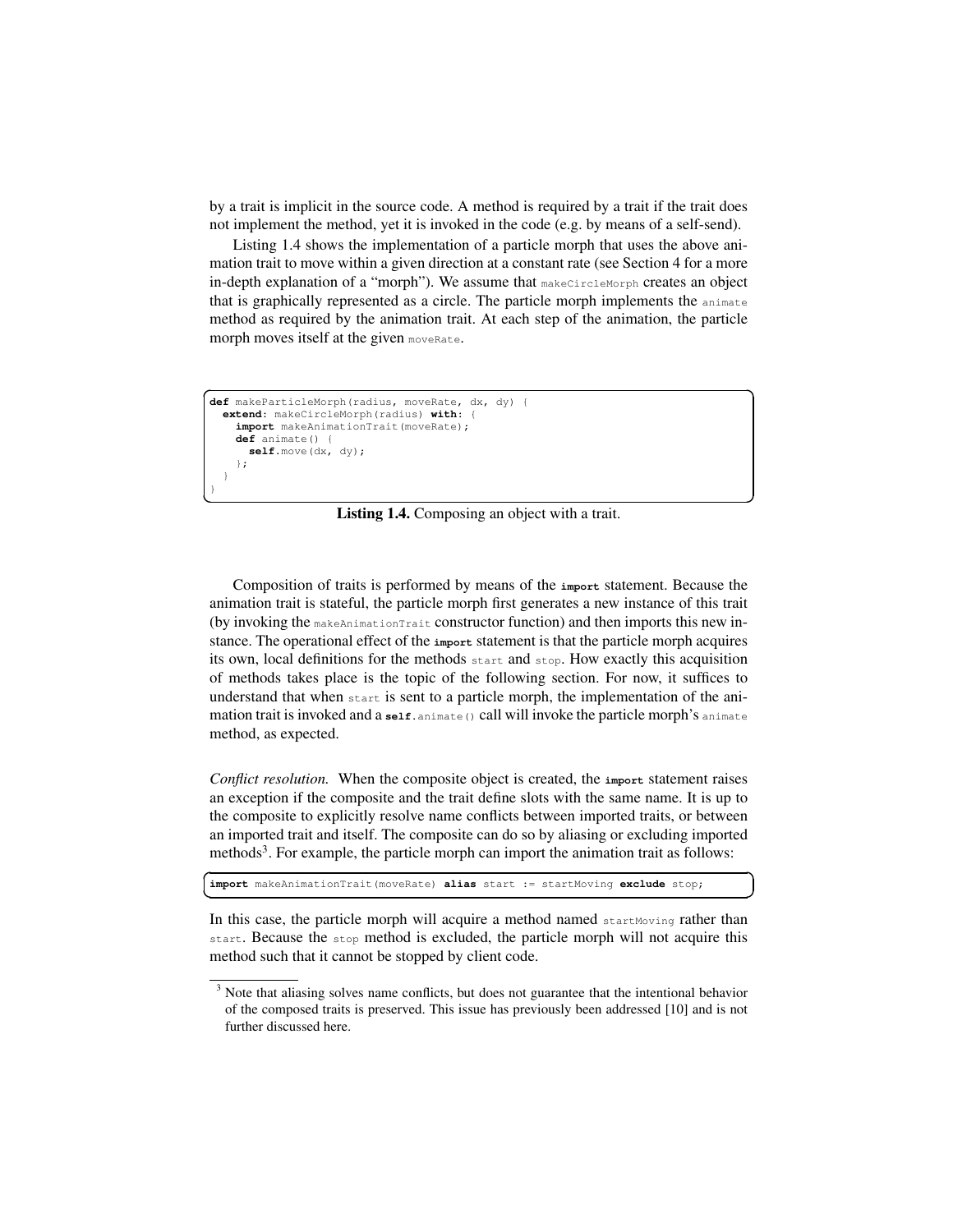*Initialization.* As discussed previously, AmbientTalk objects are constructed by calling ordinary functions. All code executed when calling such constructor functions is regarded as initialization code. When objects are used as traits (*i.e.,* constructed as part of an **import** statement), their initialization code is ran in the order in which the **import** statements occur in the code. If more control over the composition of initialization code is required, such code can be transferred to a dedicated trait method that can then be composed, aliased or excluded at will by the composing object.

#### 3.3 Flattening Lexically Nested Traits

We now discuss how exactly a composite object acquires the method definitions of its imported traits. In the original version of the traits model, trait composition enjoys the so-called *flattening property*, which states that the semantics of a class defined using traits is exactly the same as that of a class constructed directly from all of the nonoverridden methods of the traits [13]. The intuitive explanation is that trait composition can be understood in terms of copy-pasting the method definitions of the trait into the class definition.

When traits can be lexically nested, trait composition no longer adheres to the flattening property. The reason is that each imported trait method has its own distinct lexical environment upon which it may depend. If the method body of an imported trait method were copy-pasted verbatim into the composing object, lexically free variables of the method may become unbound or accidentally rebound to a variable with the same name in the lexical environment of the composing object. An imported trait method should retain its own lexical environment, which implies that it is not equivalent to a method defined by the composing object with the same method body.

In this Section, we explore an alternative semantics for trait composition based on delegation to avoid the obvious problems related to the flattening property when traits are closures. More specifically, we make use of a language feature of AmbientTalk that has not been explained thus far, which is the explicit delegation of messages between objects. In what follows, we first discuss this language feature. Subsequently, we apply it to implement trait composition.

Explicit delegation As discussed in Section 3.1, an AmbientTalk object delegates any message it does not understand to the delegate object stored in its **super** field. This mechanism is known as object-based inheritance. In this case, delegation of the message happens *implicitly*. However, AmbientTalk also provides a delegation operator ˆ that allows objects to *explicitly* delegate messages to objects other than the object stored in their **super** field. This enables objects to reuse code from different objects without resorting to multiple inheritance. Listing 1.5 exemplifies such reuse by extracting the reusable behavior of enumerable collections into a separate object (modeled after Ruby's  $\text{Enumerable mixture}^4$ ). All reusable methods depend on a required method named each:. A collection representing an interval of integers  $(min, max]$  reuses this behavior by providing an implementation for each:

<sup>4</sup> http://www.ruby-doc.org/core/classes/Enumerable.html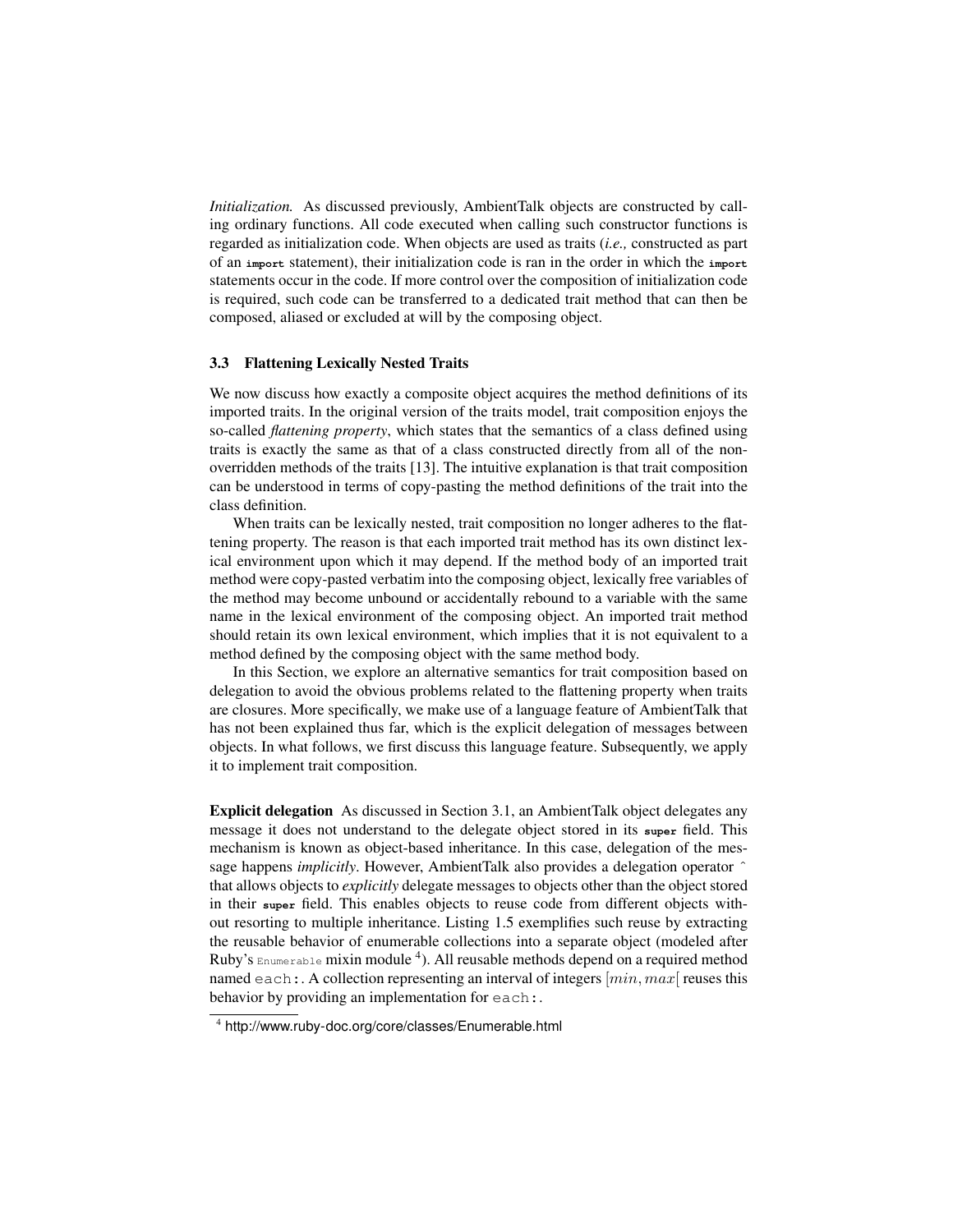```
\sqrt{2}def Enumerable := object: {
    def collect: function {
       def sequence := makeSequence();
       self.each: { |elt| sequence.append(function(elt)) };
       sequence
    };
    def detect: predicate {...};
    ...
}
def makeInterval(min, max) {
    extend: Collection with: {
       // delegate messages to Enumerable to acquire its behavior
       def collect: function { Enumerableˆcollect: function };
       def detect: predicate { Enumerableˆdetect: predicate };
        ...
def each: function { // the method needed by Enumerable
           // apply function to all Integer objects between min and max
           min.to: max do: function
       };
    }
}
```
✝ ✆ Listing 1.5. Composition of a reusable object via explicit delegation.

In order to reuse the functionality provided by Enumerable, the interval object defines a number of *delegating methods*. The sole purpose of such methods is to explicitly delegate a message to another object. The expression  $\delta$  obj $\hat{m}$ () denotes the delegation of a message  $\text{m}$  to an object  $\text{obj}$ . Recall from Section 3.1 that the difference between a delegation and a regular message send  $(i.e., \phi_{\text{bin}(i)})$  is that the former leaves the self pseudovariable unchanged during the invocation of  $m()$  (*i.e.*, self is not rebound to refer to  $\phi$ <sub>b</sub>). This property is crucial to enable the kind of reuse exemplified above: the implementation of Enumerable's methods is only partial. It depends on a method call to each: (shown underlined) that should generate a sequence of the collection's elements by feeding them to a single-argument function. This method is therefore implemented by the interval object. Because the interval uses explicit delegation to forward the  $\text{collect}:$ and detect: messages to Enumerable, any occurrence of **self**.each: in these methods will refer to the implementation provided by the interval object.

The above example shows that explicit delegation allows objects to reuse partially implemented methods via object composition rather than via (object-based) inheritance. The advantage of composition over (multiple) inheritance is that it enables the reuse of methods from multiple objects without introducing ambiguity. Its disadvantage is that the composing object needs to define explicit delegating methods for each method it wants to reuse as part of its interface. Below, we discuss how the definition of these delegating methods can be automated, by defining trait composition in terms of generating delegating methods.

Trait composition by delegating method generation Even though traits cannot be flattened in a language that models traits as closures (as discussed previously), we can attribute a simple semantics to trait composition in terms of explicit delegation. To acquire a method defined in an imported trait object, the composite object can generate a delegating method for it. This has the following desirable properties: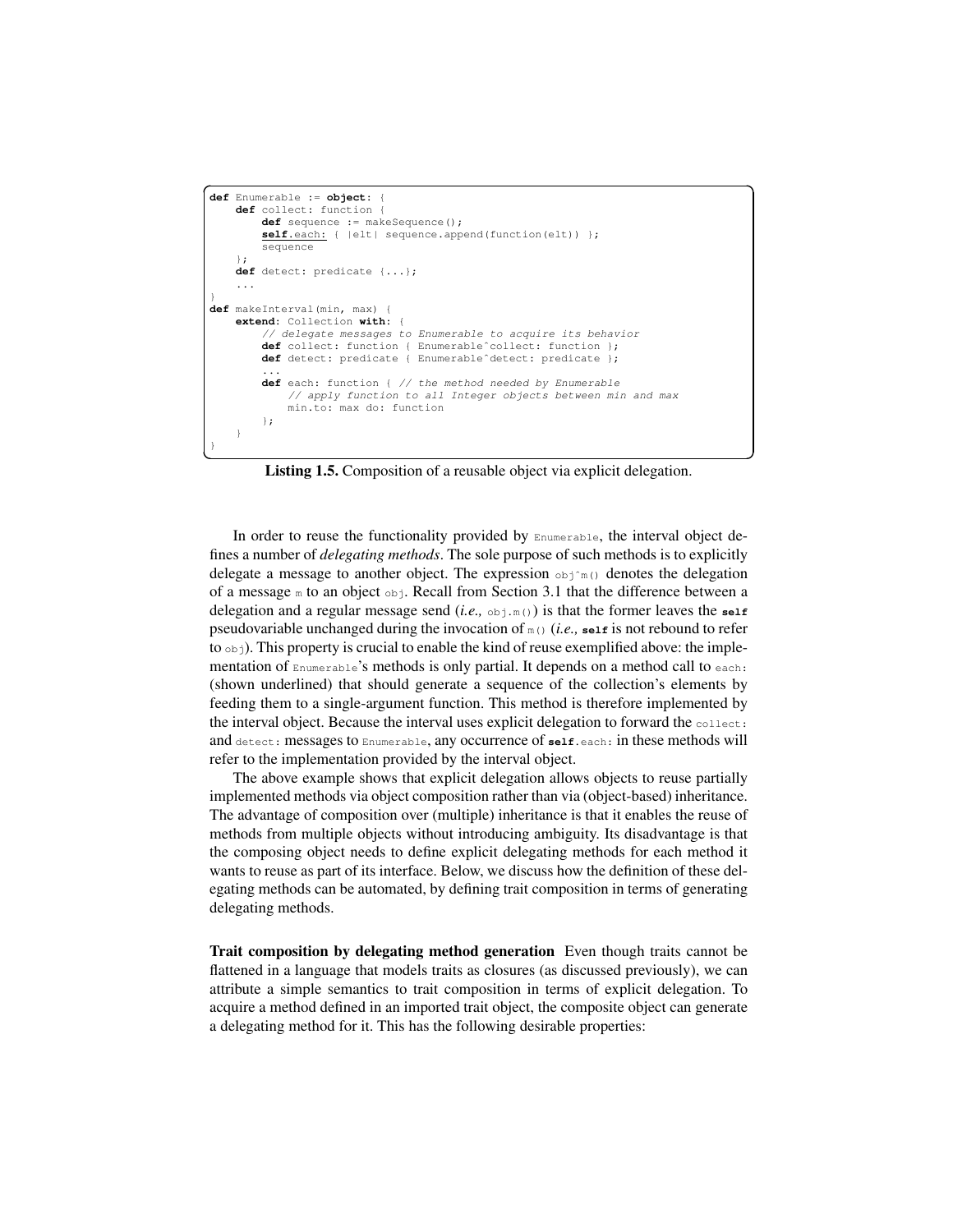- Because the composite explicitly delegates to the trait object, the trait method is invoked in its proper lexical environment. The lexical environment of the trait's methods is unaffected by the trait composition.
- Because delegation does not alter the binding of **self**, this pseudovariable can be used by the trait to invoke its required methods, implemented by the composite.

Given this semantics, if we regard the Enumerable object as a trait, the interval object's definitions for the delegating methods can be replaced by a single **import** Enumerable statement to achieve the same operational effect. Listing 1.6 shows the definition of the particle morph from Section 3.2 where the trait import has been transformed into a set of delegating methods. In this example, we assume  $\epsilon$  to be a fresh variable name. Note that the animation trait's methods retain their proper lexical environment. Furthermore, this semantics respects the ability of nested traits to close over their lexical environment to encapsulate state and private behavior. For example, the particle morph cannot access the timer variable associated with its imported trait.

```
def makeParticleMorph(radius, moveRate, dx, dy) {
  def t_ := makeAnimationTrait(moveRate);
  extend: makeCircleMorph(radius) with: {
     // import is transformed into a set of delegating method definitions
    def start() { t_ˆstart() };
    def stop() { t_ˆstop() };
    def animate() {
      self.move(dx, dy);
    };
  }
}
```
✝ ✆ Listing 1.6. Trait composition is transformed into delegation.

Given the semantics of trait composition by means of explicit delegation, aliasing a method by means of **alias** oldName := newName generates the delegating method **def** newName() { t\_ˆoldName() } and the semantics of **exclude** name is simply that no delegating method for name is defined in the importing scope.

*Dealing with state.* The example objects that we have shown up to now have private state because the fields holding this state are hidden in their lexical environment. It is also possible for objects to declare fields directly as part of their public interface. Since traits are ordinary objects, they may also declare fields in addition to methods. As previously described, when a trait is imported a delegate method is defined for each of its provided methods. In addition, for each field provided by the trait, a field with the same name is defined in the object that imports the trait. Each object that imports a trait with public state will thus have its own copy of that state. As is the case with methods, an exception is raised if the names of imported fields conflict with those defined in the importing object.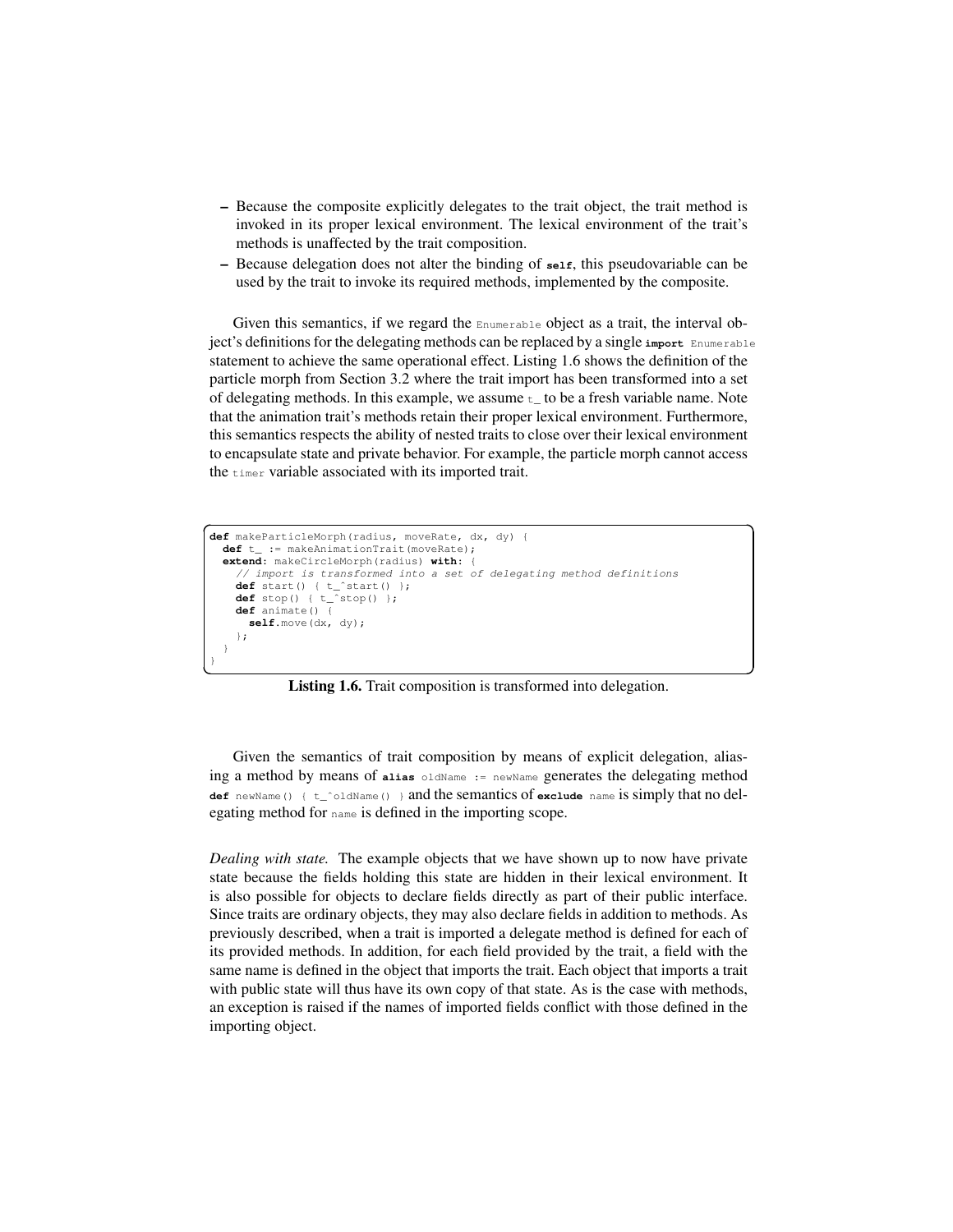#### 3.4 Summary

Objects can be augmented with private state and visibility control by allowing them to close over their environment of definition. We added these properties to traits by similarly representing them as plain objects that close over their environment of definition. However, when representing traits in this way, the traditional way of composing traits by flattening them must be reconsidered. If we were to copy the method bodies of a trait's provided methods directly in the importing scope, their lexical scope would be ill-defined. One way to reconcile trait composition with lexical nesting is by expressing the composition in terms of *delegating methods* that delegate a message to a trait. The composite acquires the delegating method, rather than the method's implementation. The use of delegation allows the trait to execute the method in its proper lexical scope yet access any required methods provided by the composite via self-sends.

Contrary to Stateful and Freezable traits, our model does not introduce any new trait composition operators, thus preserving the simplicity of the original model. The drawback is that our model cannot express certain compositions that can be expressed using Stateful or Freezable traits. For example, contrary to Freezable Traits we provide no operators to deal with unanticipated name conflicts since the composer cannot change the visibility of a trait's provided fields or methods.

## 4 Case Study: AmbientMorphic

We demonstrate the applicability of lexically nested traits by means of a concrete case study. AmbientMorphic is a minimal implementation of the Morphic user-interface construction framework [29] in AmbientTalk<sup>5</sup>. In Morphic, the basic unit of abstraction is called a *morph*. A morph is an object with a graphical manifestation on the screen. Morphs can be composed into typical user interface widgets, but they can equally be used for rendering more lively applications such as e.g. a simulation of atoms in a gas tank [30]. The goal of the morphic framework is to create the illusion that the graphical "objects" which can be seen on the screen really *are* the objects that the programmer manipulates in the code.

Morphic is an ideal case study for traits because morphs can be decomposed into many different yet interdependent concerns. Typical concerns include drawing and redrawing, resizing, keeping track of which morph has the current focus, determining what morph is currently under the cursor (which is represented by the "hand morph" in Morphic), etc. In our framework, a  $M_{\text{Deph}}$  is composed of many small traits that each encode such a concern. Figure 1 depicts a subset of the framework. The entire framework totals 18 traits (13 of which are stateful) and 12 morphs.

Decomposing a morph into separate traits leads to separation of concerns (*i.e.,* increased modularity) and also enables programmers to reuse traits to build other kinds of morphs (*i.e.,* increased reuse). Because our trait model additionally enables state and visibility control, we gain the following benefits:

<sup>5</sup> The framework is included in the open-source AmbientTalk distribution available online at http://prog.vub.ac.be/amop.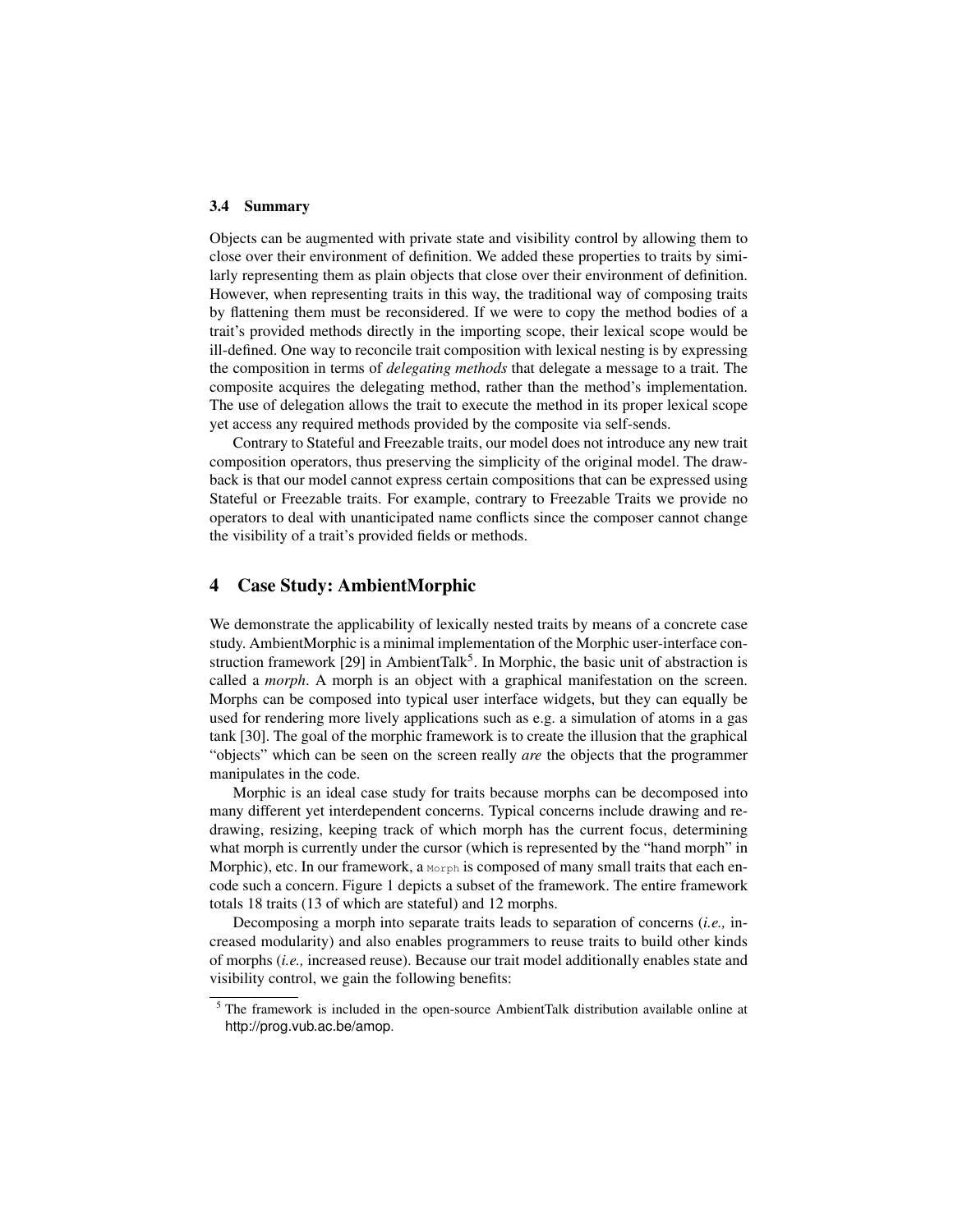

Fig. 1. A selection of the traits used in the AmbientMorphic framework.

- 1. Since traits can be stateful, the Morph object does not need to be polluted with the fields, accessors and mutators that would otherwise be required by the traits.
- 2. State remains well encapsulated within each trait. If one of the traits modifies the representation of its state, this will not impact the Morph.

These benefits would not have been achieved using the original traits model. The first benefit can be achieved with stateful traits and the second with freezable traits. However, these extensions have not before been combined into a single model.

### 5 Operational Semantics

We now formalize the features presented in Section 3 by providing an operational semantics for three increasingly descriptive calculi: PROTOLITE, LEXLITE, and AM-BIENTTALKLITE. PROTOLITE is a core calculus that is gradually extended with the features required for lexically nested traits. The goal of this formalization is to provide the necessary technical description required when one would want to reproduce our implementation of lexically nested traits. This section does not provide any hint on how to make this implementation fast (this is not the focus of this paper), but it conveys the necessary details to realize one.

PROTOLITE is a minimal language that captures the essence of a dynamically typed, object-based programming language. It features ex-nihilo object creation, message passing, field access and update and finally explicit delegation (as discussed in Section 3.3). We chose not to formalize AmbientTalk's support for implicit delegation via **super** fields because it is not essential to our discussion on trait composition.

While PROTOLITE allows object definitions to be syntactically nested within other object definitions, objects are not allowed to refer to lexically free fields or methods.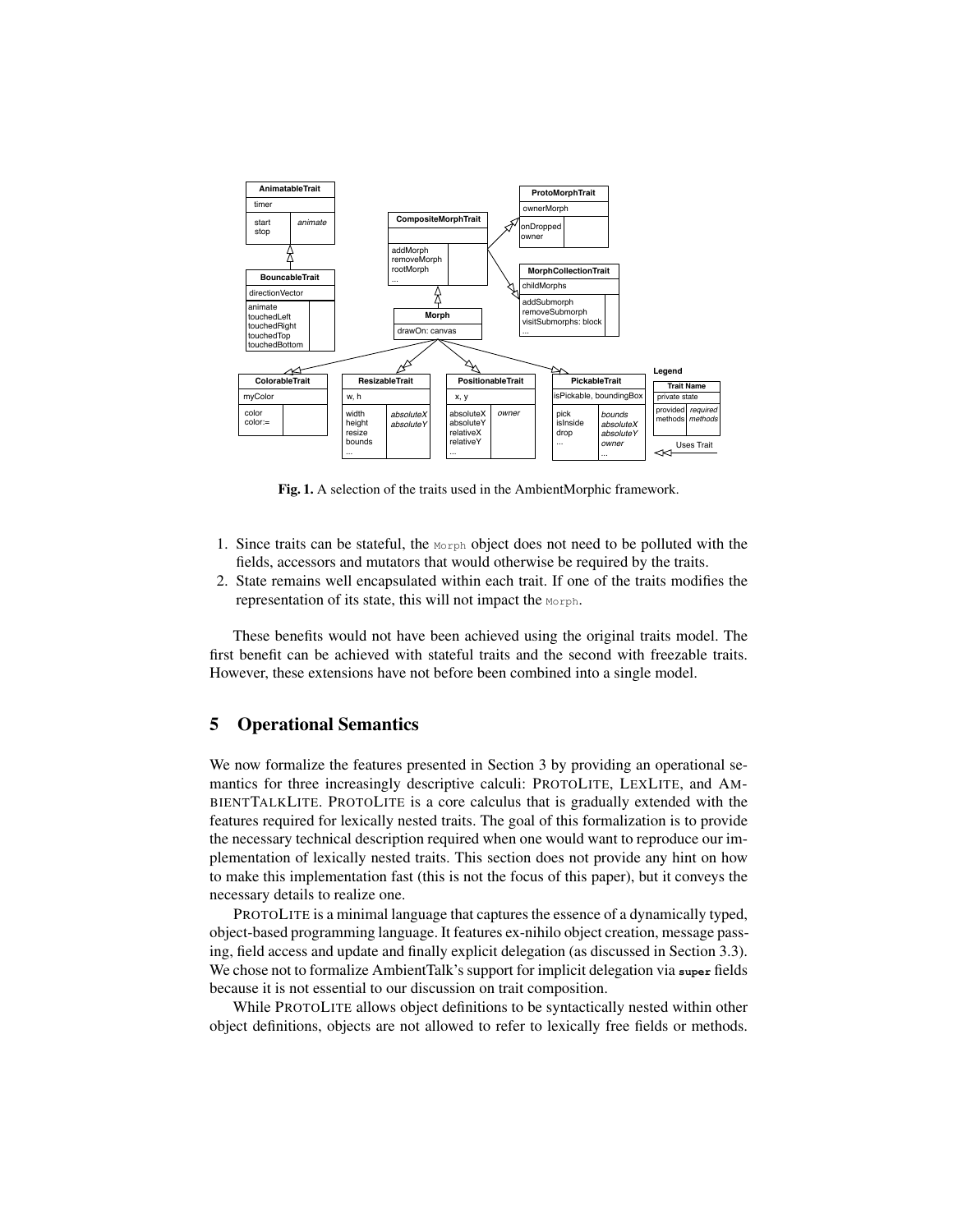LEXLITE extends PROTOLITE with proper lexically nested objects. This enables nested objects to access lexically visible fields and methods of their enclosing objects, a key property for adding state and visibility control to traits. Finally, AMBIENTTALKLITE extends LEXLITE with support for trait composition.

Related work. A number of calculi that describe delegation or traits have been formulated so far.  $\delta$  [31] is an imperative object based calculus with delegation.  $\delta$  allows objects to change their behavior at runtime. Updates to an object's fields can be either lazy or eager.  $\delta$  also introduces a form of explicit delegation. An object has a number of delegates (which may be dynamically added or removed) and a message may be explicitly directed at a delegate. We chose not to use  $\delta$  as our starting point because dynamic addition and removal of delegates and methods is not required for our purpose and because it does not support lexical nesting.

Incomplete Featherweight Java [32] is an extension of Featherweight Java with incomplete objects *i.e.,* objects that require some missing methods which can be provided at run-time by composition with another complete object. The mechanism for method invocation is based on delegation and it is disciplined by static typing. The authors extend the class-based inheritance paradigm to make it more flexible.

Bono and Fisher [33] have designed an imperative object calculus to support classbased programming via a combination of extensible objects and encapsulation. Two pillars of their calculus are an explicit type hierarchy and an automatic propagation of changes. Their focus is thus rather different from ours.

#### 5.1 PROTOLITE

Figure 2 presents the syntax of PROTOLITE. This syntax is reduced to the minimum set of syntactic constructions that models object creation, message sending, and message delegation. We use the meta-variable e for expressions, m for method names, *f* for field names and *x* for variable names.

```
e = object{field∗ meth∗
}
        | \text{ef } | \text{ef } := e | \text{em}(e^*) | e^{\gamma}m(e^*) | e^{\langle \text{oid} \rangle^*m(e^*)}\mid e; e \mid x \midself \mid nil \mid oid
meth = m(x^*) = efield = f := e
```
Fig. 2. PROTOLITE expressions (run-time expressions are shown underlined)

Objects are created by means of the object creation expression **object** $\{\ldots\}$ . An object consists of a set of fields and methods. We assume that all object expressions are valid, *i.e.,* field and method names are unique within an object creation expression. Each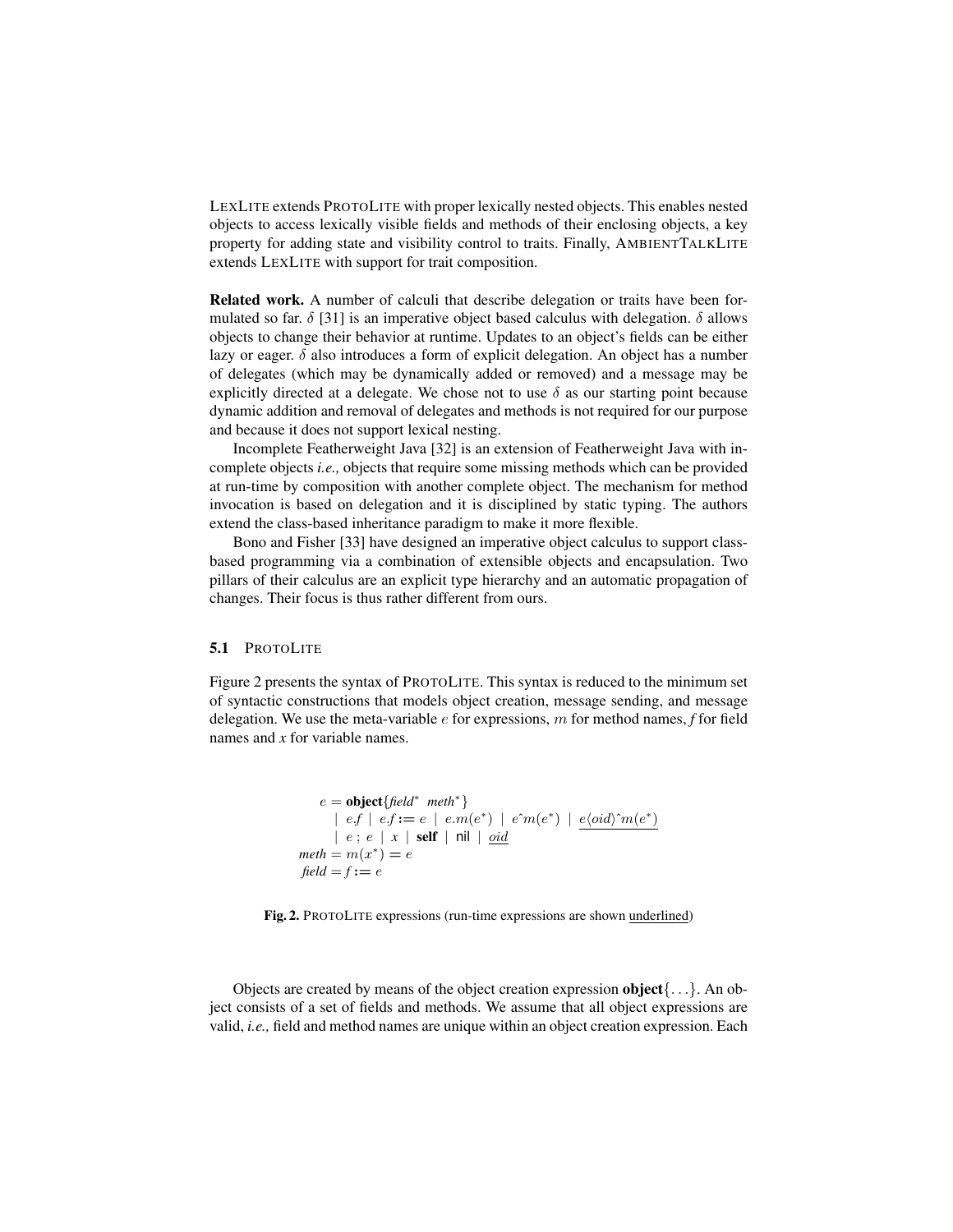field declaration is associated with an initialization expression, which is evaluated when the object is created. Messages may be sent to the result of an expression using an arbitrary number of arguments  $(e.m(e^*))$ . Messages may also be delegated  $(e\hat{m}(e^*))$ . The figure shows run-time expressions, which are underlined, following the notation of Flatt *et. al* [34]. These expressions cannot be formulated in source code. They exist at runtime and may contain annotations to store additional information about the expression (shown using  $\langle \rangle$ ).

Figure 3 shows the evaluation contexts using the notation of Felleisen and Hieb [35]. Evaluation contexts specify the evaluation order on expressions. For example, the receiver expression of a message send must be evaluated before its arguments. The notation  $v^* \stackrel{\text{?}}{E} e^*$  indicates the evaluation of expressions from left to right. The names  $v, o$ and  $o'$  are meta-variables that designate object references.

$$
E = [] | Ef | Ef := e | E.m(e^*) | E\langle o \rangle^m(e^*)
$$
  
\n
$$
| of := E | o.m(v^* E e^*) | o\langle o' \rangle^m(v^* E e^*) | E ; e
$$
  
\n
$$
v, o, o' = \text{nil} | o\text{id}
$$

#### Fig. 3. PROTOLITE Evaluation contexts

Figure 4 describes the generation of PROTOLITE run-time expressions. Such expressions are generated to annotate objects and replace self. This annotation and replacement occurs before evaluating a field initialization expression contained in an object definition and before evaluating a method body.

$$
\begin{array}{llll} &&\text{ }\llbracket x\rrbracket_o=x &\text{ }\llbracket e.f\rrbracket_o=\llbracket e\rrbracket_o.f &\text{ } \llbracket e.f\rrbracket_o=\llbracket e\rrbracket_o.f &\text{ } \llbracket e' \rrbracket_o \llbracket e \rrbracket_o \llbracket e \rrbracket_o \llbracket e \rrbracket_o \llbracket e \rrbracket_o \llbracket e \rrbracket_o \llbracket e \rrbracket_o \llbracket e \rrbracket_o \llbracket e \rrbracket_o \llbracket e \rrbracket_o \llbracket e \rrbracket_o \llbracket e \rrbracket_o \llbracket e \rrbracket_o \llbracket e \rrbracket_o \llbracket e \rrbracket_o \llbracket e \rrbracket_o \llbracket e \rrbracket_o \llbracket e \rrbracket_o \llbracket e \rrbracket_o \llbracket e \rrbracket_o \llbracket e \rrbracket_o \llbracket e \rrbracket_o \llbracket e \rrbracket_o \llbracket e \rrbracket_o \llbracket e \rrbracket_o \llbracket e \rrbracket_o \llbracket e \rrbracket_o \llbracket e \rrbracket_o \llbracket e \rrbracket_o \llbracket e \rrbracket_o \llbracket e \rrbracket_o \llbracket e \rrbracket_o \llbracket e \rrbracket_o \llbracket e \rrbracket_o \llbracket e \rrbracket_o \llbracket e \rrbracket_o \llbracket e \rrbracket_o \llbracket e \rrbracket_o \llbracket e \rrbracket_o \llbracket e \rrbracket_o \llbracket e \rrbracket_o \llbracket e \rrbracket_o \llbracket e \rrbracket_o \llbracket e \rrbracket_o \llbracket e \rrbracket_o \llbracket e \rrbracket_o \llbracket e \rrbracket_o \llbracket e \rrbracket_o \llbracket e \rrbracket_o \llbracket e \rrbracket_o \llbracket e \rrbracket_o \llbracket e \rrbracket_o \llbracket e \rrbracket_o \llbracket e \rrbracket_o \llbracket e \rrbracket_o \llbracket e \rrbracket_o \llbracket e \rrbracket_o \llbracket e \rrbracket_o \llbracket e \rrbracket_o \llbracket e \rrbracket_o \llbracket e \rrbracket_o \llbracket e \rrbracket_o \llbracket e \rrbracket_o \llbracket e \rrbracket_o \llbracket e \rrbracket_o \llbracket e \rrbracket_o \llbracket e \rrbracket_o \llbracket e \rrbr
$$

Fig. 4. Annotating PROTOLITE expressions

Message sending and delegation require a mechanism to bind the self pseudovariable to an arbitrary value (the receiver). The  $[\![e]\!]_o$  operator recursively replaces all references to self by  $\sigma$  in the expression  $e$ . References to self within a nested object creation expression in e are not substituted because self references within this expression should refer to the nested object itself. Delegated message sends need to keep a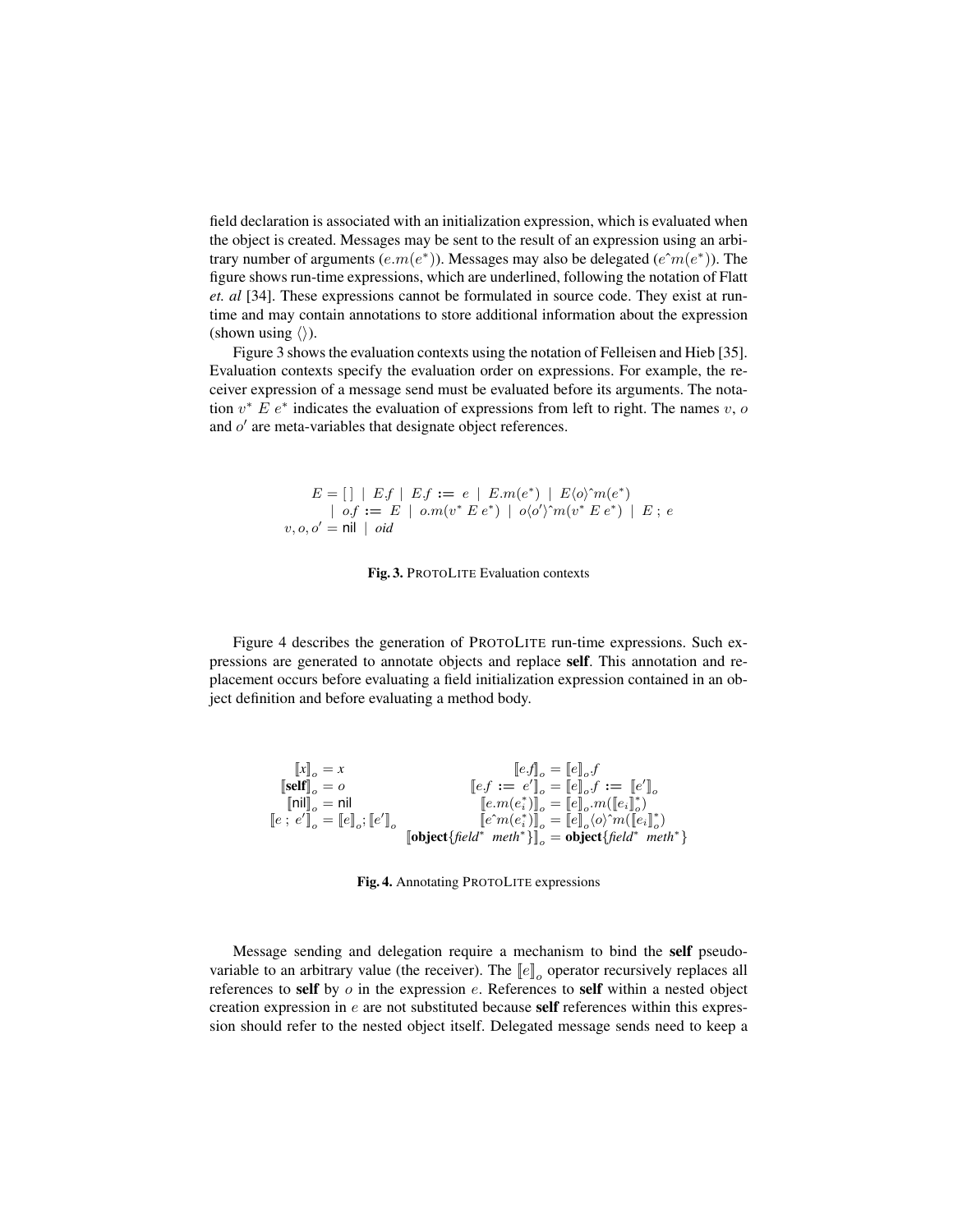reference to the object that performs the delegation. To this end, they are replaced by a run-time expression that is annotated with the value of self. This reference is used to replace the self variable when the delegated send is executed.

Figure 5 shows the reduction rules of PROTOLITE. Each of these is an elementary reduction, mapping an evaluation context  $E$  and a store  $S$  onto a reduced evaluation context and an updated store. Objects are represented as tuples  $\langle F, M \rangle$  of a map of fields  $F$  and methods  $M$ . In the [*object*] reduction rule, fields are initialized to nil when the object is created. Their initial values are subsequently assigned by evaluating the initialization expressions before the object is returned. References to self within a field initialization expression are first substituted for the new object.

In the  $[delegate]$  reduction rule, note that  $o'$  (the delegator) rather than  $o$  (the receiver) substitutes self in the invoked method. In the [*send*] and [*delegate*] rules, before evaluating a method body  $e[v^*/x^*]$  substitutes parameters  $x^*$  for the argument values  $v^*$ . In the method body, a field f of the enclosing object is accessible via self. f.

| $\langle E[\text{object}\{\text{field}^*\text{meth}^*\}], S \rangle \hookrightarrow \langle E[(of := \llbracket e \rrbracket_\circ)^*; o], S[o \mapsto \langle F, \mathcal{M} \rangle] \rangle$ [object]<br>where $o \notin \text{dom}(\mathcal{S})$ and $\mathcal{F} = \{f \mapsto \text{nil} \mid \forall f := e \in \text{field}^*\}$<br>and $\mathcal{M} = \{ m \mapsto \langle x^*, e' \rangle \mid \forall m(x^*) = e' \in \text{meth}^* \}$ |          |
|----------------------------------------------------------------------------------------------------------------------------------------------------------------------------------------------------------------------------------------------------------------------------------------------------------------------------------------------------------------------------------------------------------------------------------------------------|----------|
| $\langle E o.f , S \rangle \hookrightarrow \langle E v , S \rangle$<br>where $S(o) = \langle F, M \rangle$ and $F(f) = v$                                                                                                                                                                                                                                                                                                                          | get      |
| $\langle E[\text{o}.f:=\text{v}],\mathcal{S}\rangle \hookrightarrow \langle E[\text{v}],\mathcal{S}[\text{o}\mapsto \langle \mathcal{F}[f\mapsto \text{v}],\mathcal{M}\rangle]\rangle$<br>where $\mathcal{S}(o) = \langle \mathcal{F}, \mathcal{M} \rangle$ and $f \in \text{dom}(\mathcal{F})$                                                                                                                                                    | set      |
| $\langle E[\mathfrak{o}.m(\mathfrak{v}^*)], \mathcal{S} \rangle \hookrightarrow \langle E[\mathfrak{e}[\mathfrak{v}^*/\mathfrak{x}^*]]_a], \mathcal{S} \rangle$<br>where $S(o) = \langle F, M \rangle$ and $m \mapsto \langle x^*, e \rangle \in M$                                                                                                                                                                                                | send     |
| $\langle E[\rho(\rho')\hat{m}(v^*)], \mathcal{S} \rangle \hookrightarrow \langle E[\mathbb{E}[v^*/x^*]]_-, \mathcal{S} \rangle$<br>where $S(o) = \langle F, M \rangle$ and $m \mapsto \langle x^*, e \rangle \in M$                                                                                                                                                                                                                                | delegate |
| $\langle E[\sigma : e], \mathcal{S} \rangle \hookrightarrow \langle E[e], \mathcal{S} \rangle$                                                                                                                                                                                                                                                                                                                                                     | seq      |

Fig. 5. Reductions for PROTOLITE

#### 5.2 LEXLITE

PROTOLITE does not allow objects to access fields and methods of their enclosing objects. LEXLITE extends PROTOLITE with a new syntax and semantics that allows objects to access lexically visible fields and methods. Figure 6 shows the syntax extensions of LEXLITE with respect to PROTOLITE. The new expressions denote the invocation of a lexically visible method  $m$  and the access to a lexically visible field  $f$ . LEXLITE supports an additional run-time expression that annotates an object creation expression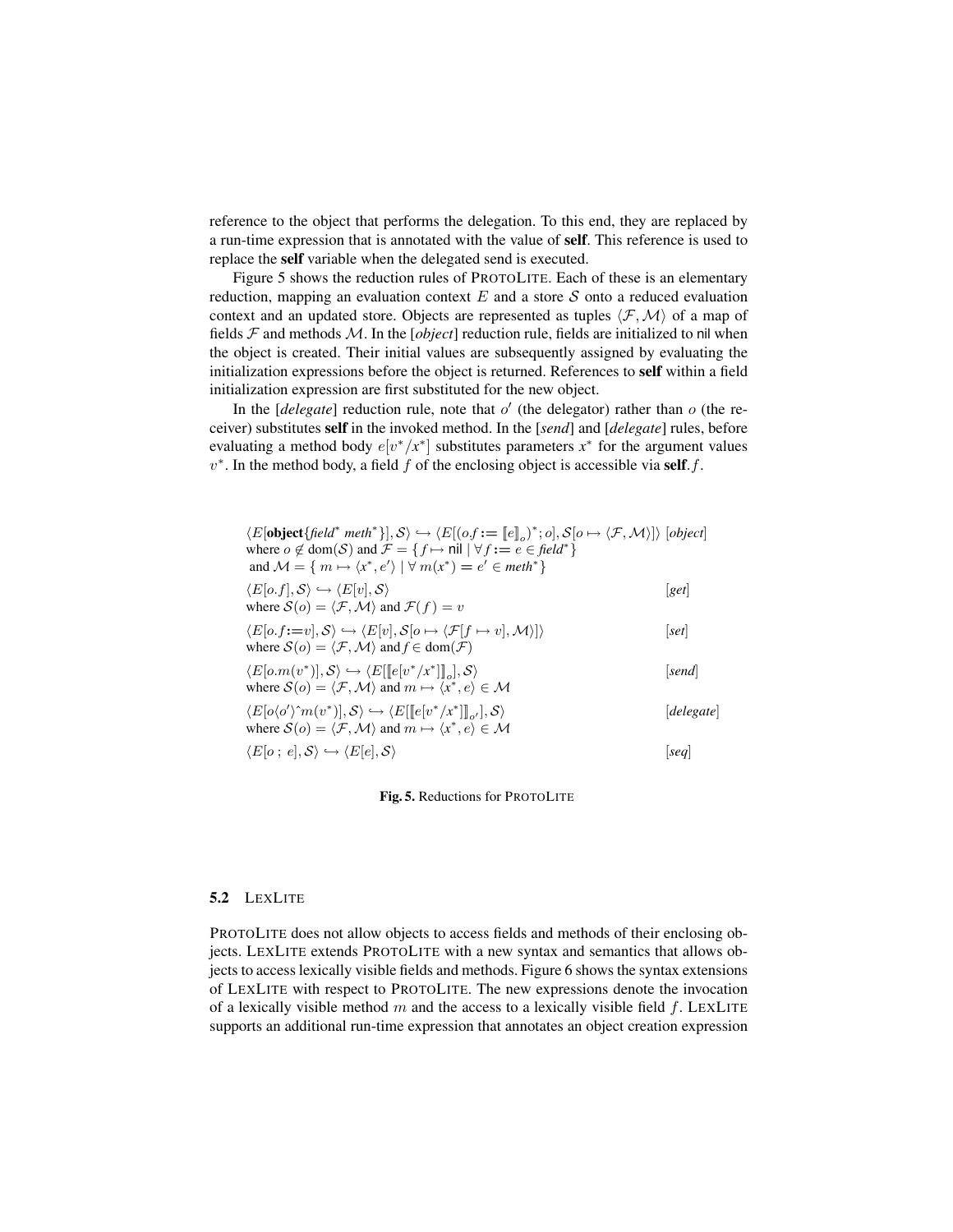Fig. 6. LEXLITE syntax extensions to PROTOLITE

with a lexical environment  $L$ . This annotation is generated when closing over the lexical environment. This is explained in more detail below.

In LEXLITE, receiverless (*i.e.,* lexically resolved) method invocation and field access are interpreted as if the method or field was invoked on the lexically visible object in which the method or field is defined. Also, object definitions must now close over their lexical environment, such that expressions contained in their methods may correctly refer to methods and fields defined in an enclosing lexical environment. We represent the lexical environment as a function  $L(n) = o$  mapping a method or field name *n* to the object  $o$  in which that name is defined. Figure 7 shows how each expression e closes over a lexical environment L by means of the transformation  $C_L[\![e]\!]$ . Following the convention previously introduced, code generated by this transformation is underlined.

CL[[*x*]] = *x* CL[[self]] = self CL[[nil]] = nil CL[[e ; e ′ ]] = CL[[e]] ; CL[[e ′ ]] CL[[e.*f*]] = CL[[e]].*f* CL[[e.*f* := e ′ ]] = CL[[e]].*f* := CL[[e ′ ]] CL[[e.m(e ∗ <sup>i</sup> )]] = CL[[e]].m(CL[[ei]]<sup>∗</sup> ) CL[[eˆm(e ∗ <sup>i</sup> )]] = CL[[e]]ˆm(CL[[ei]]<sup>∗</sup> ) CL[[ *f* ]] = l.*f* where l = L(f) CL[[m(e ∗ <sup>i</sup> )]] = l.m(CL[[ei]]<sup>∗</sup> ) where l = L(m) CL[[object{*field*<sup>∗</sup> *meth*<sup>∗</sup> }]] = object{*field*<sup>∗</sup> *meth*<sup>∗</sup> }hLi

Fig. 7. LEXLITE expressions closing over a lexical scope  $L$ 

Because lexically scoped method invocations and field accesses are transformed into regular method invocations and field accesses when expressions close over their defining lexical environment, no special reduction semantics must be added for these expressions. However, the reduction semantics for [*object*] must be refined such that method bodies now close over the lexical environment in which the object has been defined. This new reduction rule is shown in Figure 8. The other reduction rules for LEXLITE are the same as those defined in Figure 5.

Note that a lexical closure is not defined as a "snapshot" of the lexical environment at the time the object is created. This would work for a functional language, but since LEXLITE is stateful, the closure must refer to the actual enclosing objects such that state changes in those objects remain visible to the nested object. Finally, note that by transforming a receiverless method invocation  $m()$  into a receiverful method invocation  $l.m()$  on the enclosing object l, within m the binding of self will correctly refer to the enclosing object (*i.e.*, *l*) rather than to the nested object that performed the invocation.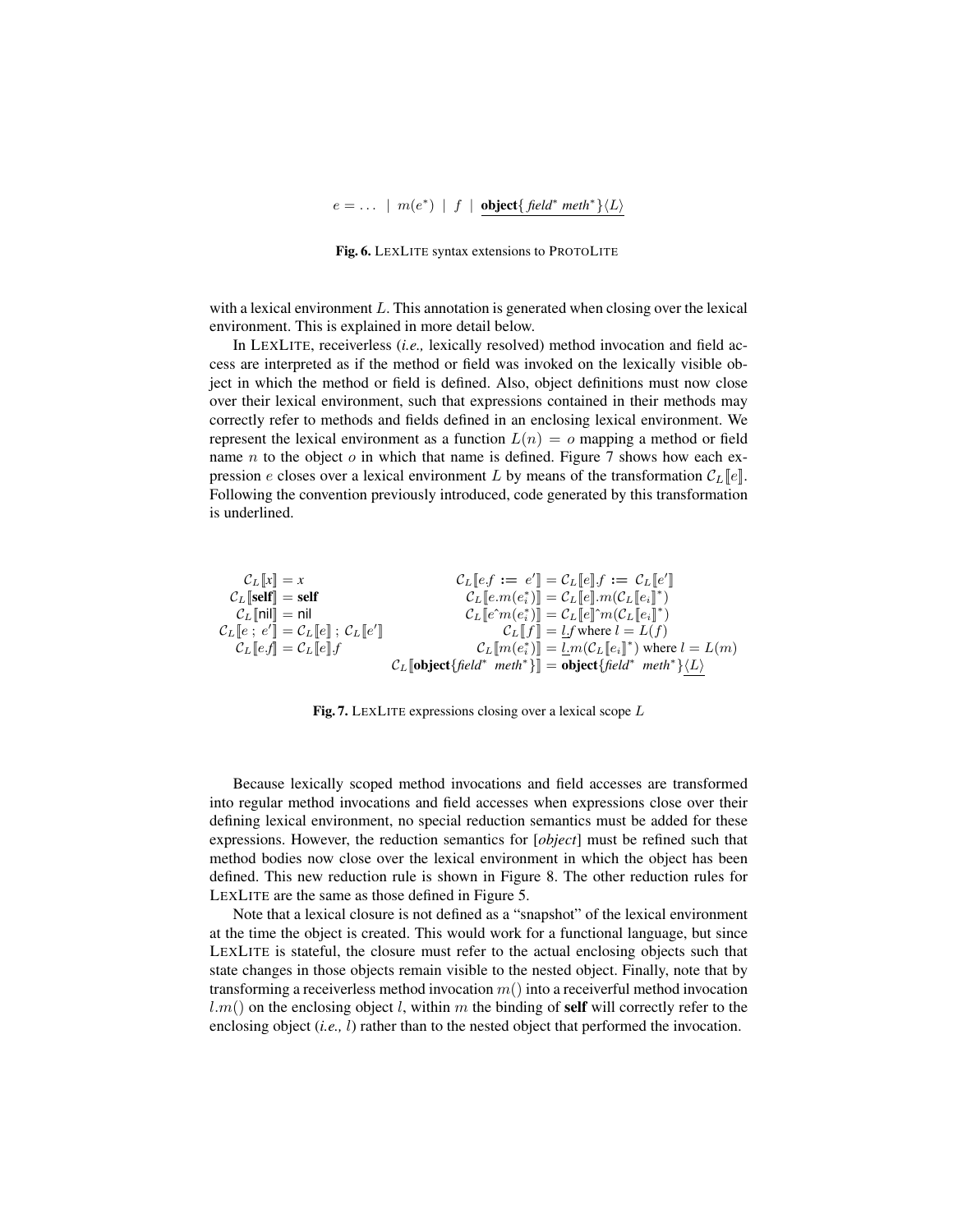$\langle E[\text{object}\{\text{field}^*\text{meth}^*\}\langle L\rangle], \mathcal{S}\rangle \hookrightarrow \langle E[(of := \mathcal{C}_{L'}\left[\left[\left[\left[e\right]_o\right]\right])^*; o], \mathcal{S}[o \mapsto \langle \mathcal{F}, \mathcal{M}\rangle]\rangle \right]$  [object] where  $o \notin \text{dom}(\mathcal{S})$  and  $\mathcal{F} = \{f \mapsto \text{nil} \mid \forall f := e \in \text{field}^*\}$ and  $\mathcal{M} = \{ m \mapsto \langle x^*, C_{L'} \llbracket e' \rrbracket \rangle \mid \forall m(x^*) = e' \in \text{meth}^* \}$ and  $L'(n) = \begin{cases} o & \text{if } n \in \text{dom}(\mathcal{F}) \cup \text{dom}(\mathcal{M}) \\ L(n) & \text{otherwise} \end{cases}$  $L(n)$  otherwise

Fig. 8. Redefined reduction rule for LEXLITE

In LEXLITE, lexical lookup proceeds via a chain of  $L$  functions. In order to be well-defined, this lookup must eventually end. Therefore, the top-level expression of a LEXLITE program must close over an empty top-level environment  $T(n) = \perp$  before it can be reduced. If one wants to bootstrap the lexical environment with top-level methods and fields, these can be encoded as follows. If e is the top-level expression encoding a program and m is a fresh name then the expression **object** $\{...m() = e...\}m()$  introduces an explicit top-level environment. All fields and methods declared in this outer object expression can be regarded as top-level in e.

#### 5.3 AMBIENTTALKLITE

AMBIENTTALKLITE extends LEXLITE with explicit support for trait composition. It exhibits the properties of AmbientTalk regarding state and visibility control (cf. Section 3.2) and describes trait composition in terms of generating delegate methods (cf. Section 3.3). Figure 9 shows the syntax extensions of AMBIENTTALKLITE with respect to LEXLITE. An object creation expression may contain import declarations to acquire the fields and methods of trait objects. The expression  $e$  in the **import** declaration is eagerly reduced to the trait object. A run-time **import** declaration is introduced which is annotated with a mapping A that maps names to their aliases and a set  $\mathcal E$  of field or method names to be excluded. Figure 10 shows how these annotations are generated based on the alias and exclude clauses of the original import declaration.

$$
e = \dots \mid \text{object}\{\text{field}^* \text{meth}^* \text{ import*}\}
$$
\n
$$
import = \text{import } e \text{ alias } alias^* \text{ exclude } n^*
$$
\n
$$
\mid \text{import } e \langle A, E \rangle
$$
\n
$$
alias = n \leftarrow n
$$
\n
$$
n = \text{a method or field name}
$$

*E* = ... | object{*field<sup>\*</sup>* meth<sup>\*</sup> import v  $\langle A, E \rangle^*$  import *E*  $\langle A, E \rangle$  import *e*  $\langle A, E \rangle^*$ }

Fig. 9. AMBIENTTALKLITE syntax and evaluation context extensions to LEXLITE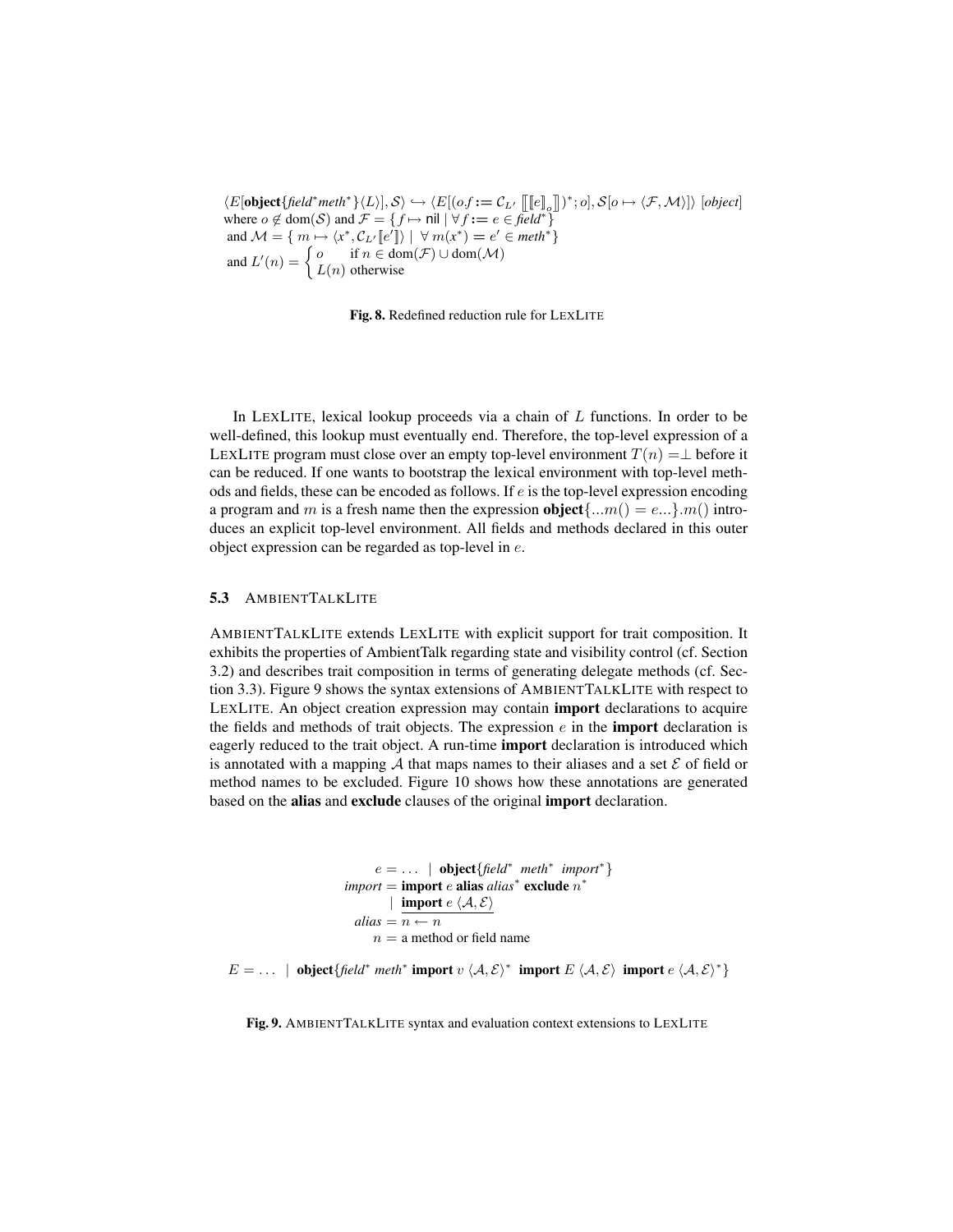$\llbracket \textbf{object}\{\textit{field}^* \text{ ment}^* \text{ import}^*\rrbracket_o = \textbf{object}\{\textit{field}^* \text{ ment}^* \text{ } \llbracket \textit{import}^*\rrbracket_o\}$ [import *e* alias *alias*<sup>\*</sup> exclude  $n^*$ ]  $^{\circ}_{\circ}$  = import [ $e$ ]  $^{\circ}_{\circ}$   $\langle A, E \rangle$ where  $\mathcal{A}(n) = \begin{cases} n' & \text{if } n' \leftarrow n \in \text{alias}^* \\ n & \text{otherwise} \end{cases}$ n otherwise and  $\mathcal{E} = \{n \mid n \in n^*\}$ 

Fig. 10. Annotating AMBIENTTALKLITE expressions

The [*import*] reduction rule in Figure 11 shows how the import declarations are expanded into a set of generated fields and delegating methods. Field definitions present in the value being imported,  $t_i$ , are copied (as explained in Section 3.3). For each imported method m, a delegating method n is generated which delegates  $m$  to  $t_i$ . Note that the use of  $A_i$  ensures a field or method renaming if specified. The last two lines indicate the constraint that duplicate field or method names are disallowed. Once the import declarations are reduced, a regular LEXLITE object creation expression remains.

```
\langle E[\textbf{object}\{\textit{field}^* \text{ ment}^* \text{ import } t_i \langle A_i, \mathcal{E}_i \rangle^* \} \langle L \rangle], \mathcal{S} \rangle [import]
\hookrightarrow \langle E[\text{object}\{\text{field}^*\ \text{field}^*\ \text{meth}^*\ \text{imeth}^*\}\langle L\rangle], \mathcal{S}\ranglewhere S(t_i) = \langle \mathcal{F}_i, \overline{\mathcal{M}_i} \rangleand ifields<sub>i</sub> = { n := v | f \mapsto v \in \mathcal{F}_i, f \notin \mathcal{E}_i, n = \mathcal{A}_i(f)}
and imeths<sub>i</sub> = { n(x^*) = t_i^m(x^*) \mid m \mapsto \langle x^*, e \rangle \in \mathcal{M}_i, m \notin \mathcal{E}_i, n = \mathcal{A}_i(m)}
and ifields<sub>1</sub> \cap \cdots \cap ifields<sub>n</sub> \cap field<sup>*</sup> = Ø
and imeths<sub>1</sub> \cap \cdots \cap imeths<sub>n</sub> \cap meth<sup>*</sup> = Ø
```
Fig. 11. Additional reduction rule for AMBIENTTALKLITE

The following example illustrates how trait composition is expressed in terms of delegation. The code on the left summarizes the essence of the animation trait example from Section 3.2. The resulting store is depicted on the right. Note the generated startMoving method of the *morph* object.

| animationtrait := $object$ {<br>$start() = STARTCODE$     | $S \equiv \{$                                                                                                                                                                                                                                                                                 |
|-----------------------------------------------------------|-----------------------------------------------------------------------------------------------------------------------------------------------------------------------------------------------------------------------------------------------------------------------------------------------|
| $stop() = STOPCODE$                                       | animationtrait $\mapsto \langle \emptyset, \{$                                                                                                                                                                                                                                                |
|                                                           | start $\mapsto \langle   \cdot  $ , STARTCODE $\rangle$ ,                                                                                                                                                                                                                                     |
| morph $:=$ object {                                       | $stop \mapsto \langle  , sToPCODE \rangle \rangle$                                                                                                                                                                                                                                            |
| $animate() = ANIMATECODE$<br><i>import</i> animationtrait | $morph \mapsto \langle \emptyset, \{$                                                                                                                                                                                                                                                         |
| alias startMoving<-start exclude stop                     | animate $\mapsto \langle$ , ANIMATECODE)                                                                                                                                                                                                                                                      |
|                                                           | startMoving $\mapsto$                                                                                                                                                                                                                                                                         |
|                                                           | $\sqrt{1}$ , $\sqrt{1}$ , $\sqrt{1}$ , $\sqrt{1}$ , $\sqrt{1}$ , $\sqrt{1}$ , $\sqrt{1}$ , $\sqrt{1}$ , $\sqrt{1}$ , $\sqrt{1}$ , $\sqrt{1}$ , $\sqrt{1}$ , $\sqrt{1}$ , $\sqrt{1}$ , $\sqrt{1}$ , $\sqrt{1}$ , $\sqrt{1}$ , $\sqrt{1}$ , $\sqrt{1}$ , $\sqrt{1}$ , $\sqrt{1}$ , $\sqrt{1}$ , |

 $\langle [\cdot], animation trait^*\text{start}(\cdot)\rangle\rangle$ 

This concludes our description of the operational semantics of trait composition in AmbientTalk. In the following Section, we discuss how state and visibility control for traits are expressed using this operational semantics.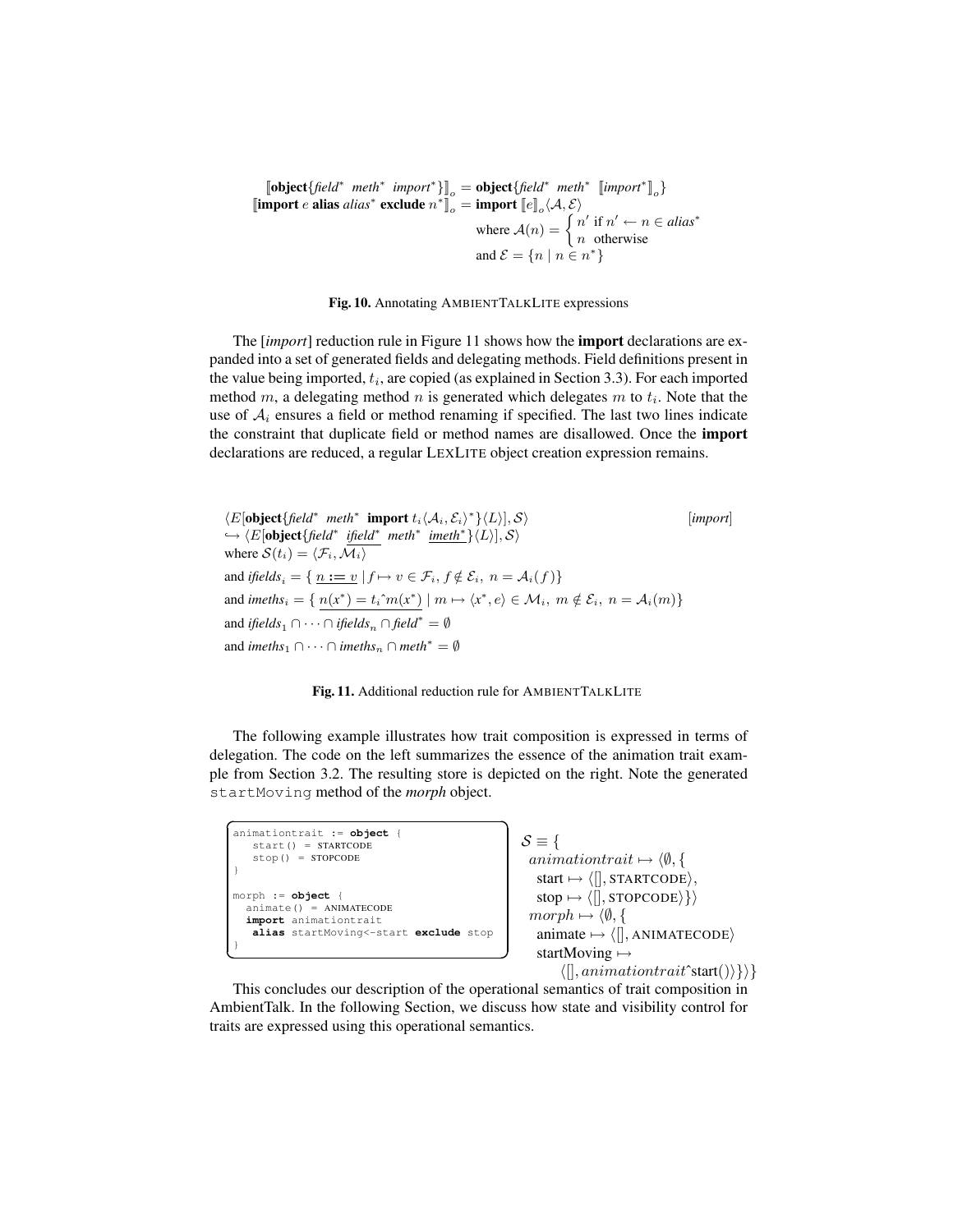### 6 Properties and Discussion

*State and visibility control.* From the operational semantics of AMBIENTTALKLITE we can derive how state and visibility control are expressed through lexical nesting:

- *Public state*. Trait objects can be stateful by declaring public fields which are explicitly copied into the composing object (cf. Figure 11).
- *Lexically hidden state*. Trait objects can depend upon a field of an object in which they are nested. These fields are not copied into the composing object. Rather, the field remains accessible from the original trait method by lexically referring to it (cf. the syntax extension presented in Figure 6). This is possible because all trait methods close over their lexical scope when created (cf. Figure 8).
- *Lexical visibility control*. An object creation expression that is lexically nested within another object creation expression can refer to the fields and methods of the outer expression. However, an object that has a reference to the nested object cannot access these outer fields or methods via that nested object. As expressed in the [*get*] and [*send*] rules (Figure 5), the lexical scope of an object is not involved in external field access or method invocation. As a consequence, outer fields and methods are inaccessible to clients of the inner object.
- *Shared visibility*. When two object creation expressions are lexically nested within the same outer object creation expression, the two inner objects may refer to the same outer field and method declaration. This allows for sharing state and behavior while keeping it private to external clients. In the operational semantics, sharing is expressed in terms of two lexical environments  $L_1$  and  $L_2$  that may both forward to the same lexical environment  $L_3$  when a name n is not found locally (cf. Figure 8).

*Limitations.* Traits do not by themselves support advanced resolution strategies required to resolve any unanticipated name conflicts. If two traits are composed that intentionally (rather than accidentally) provide a method with the same name, neither exclusion nor aliasing is an appropriate solution to resolve this conflict. One possible solution would be to completely rename one of the two methods (which, unlike aliasing, requires changing the calls to that method in the method bodies of one of the traits). Another solution would be to change the visibility of one of the two methods, such that it effectively becomes private to its trait. Lexically nested traits by themselves support neither renaming nor changing the visibility of imported methods. Hence, dealing with unanticipated conflicts remains an open issue even with lexically nested traits.

Because lexically nested traits can be stateful, they reintroduce the problem of duplicated state in the case of "diamond inheritance". For example, an object may import two traits A and B, and these two traits both import a third trait C which is stateful. The composite object will then acquire  $\mathbb{C}$ 's state twice. To avoid such issues, one must revert to stateless traits that use accessor and mutator methods to manipulate their state, which is deferred to the composite, as in the original Traits model [13].

*Cost.* In AmbientTalk, a delegated method invocation has the same runtime cost as a normal method invocation. Without additional optimizations, invoking an imported "delegate method" on a composite is about twice as expensive as a normal method call,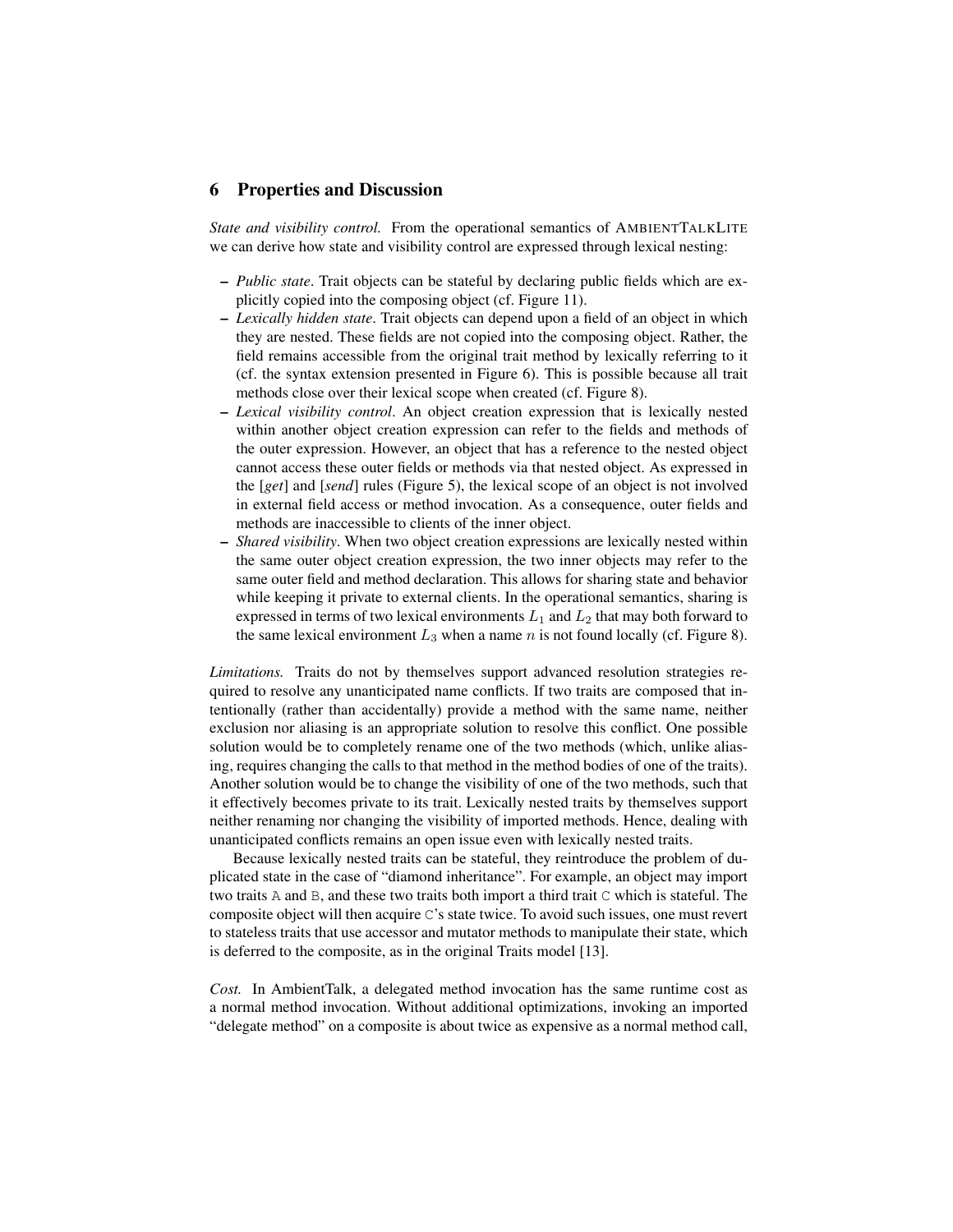because of the additional delegation to the trait. Caching techniques can be used to reduce this overhead, by storing the imported method rather than the delegating method in the composite object's method cache. Improving the performance of our implementation is an area of future work.

*Summary.* The Trait model supported by AmbientTalk adds both state and visibility control to traits via lexical nesting. Trait composition is made independent of lexical nesting by introducing delegate methods in the composite. Such methods explicitly delegate messages to the imported trait, leaving the lexical environment of the trait's methods intact. Our model does not introduce any additional composition operators.

# 7 Related Work

*Traits in Self.* The term *traits* was introduced in the prototype-based language Self to refer to objects that factor out behavior common to objects of the same type [16]. Self traits are not a special kind of object: any object can be a trait and objects "use" a trait by delegating to it using Self's support for object-based inheritance. Like AmbientTalk traits, Self traits exploit delegation to access the "composite" (e.g. for accessing state or invoking an overridden method) by means of late-bound self-sends. Self traits can be stateful, but state is *shared* by all objects using the trait (like class variables shared between all instances).

When multiple inheritance was added to Self, an object was able to specify multiple parent objects, and could thus use traits as mixins. However, since Self relies on objectbased (multiple) inheritance to enable the use of (multiple) traits, naming conflicts are not explicitly resolved by the composite object. Resolving such conflicts is instead done by the method lookup algorithm. Self later abandoned multiple inheritance due to its complexity in favor of a simpler "copy-down" approach [30].

AmbientTalk combines the properties of Self traits and Squeak traits. This is illustrated in Figure 12 by means of the example presented in Section 3.1. An Enumerable trait defines a  $_{\text{collect}}$ : method and requires an  $_{\text{each}}$ : method which is defined by the composite, in this case a Range object that represents an interval.



Fig. 12. Comparing trait composition in Squeak, Self and AmbientTalk.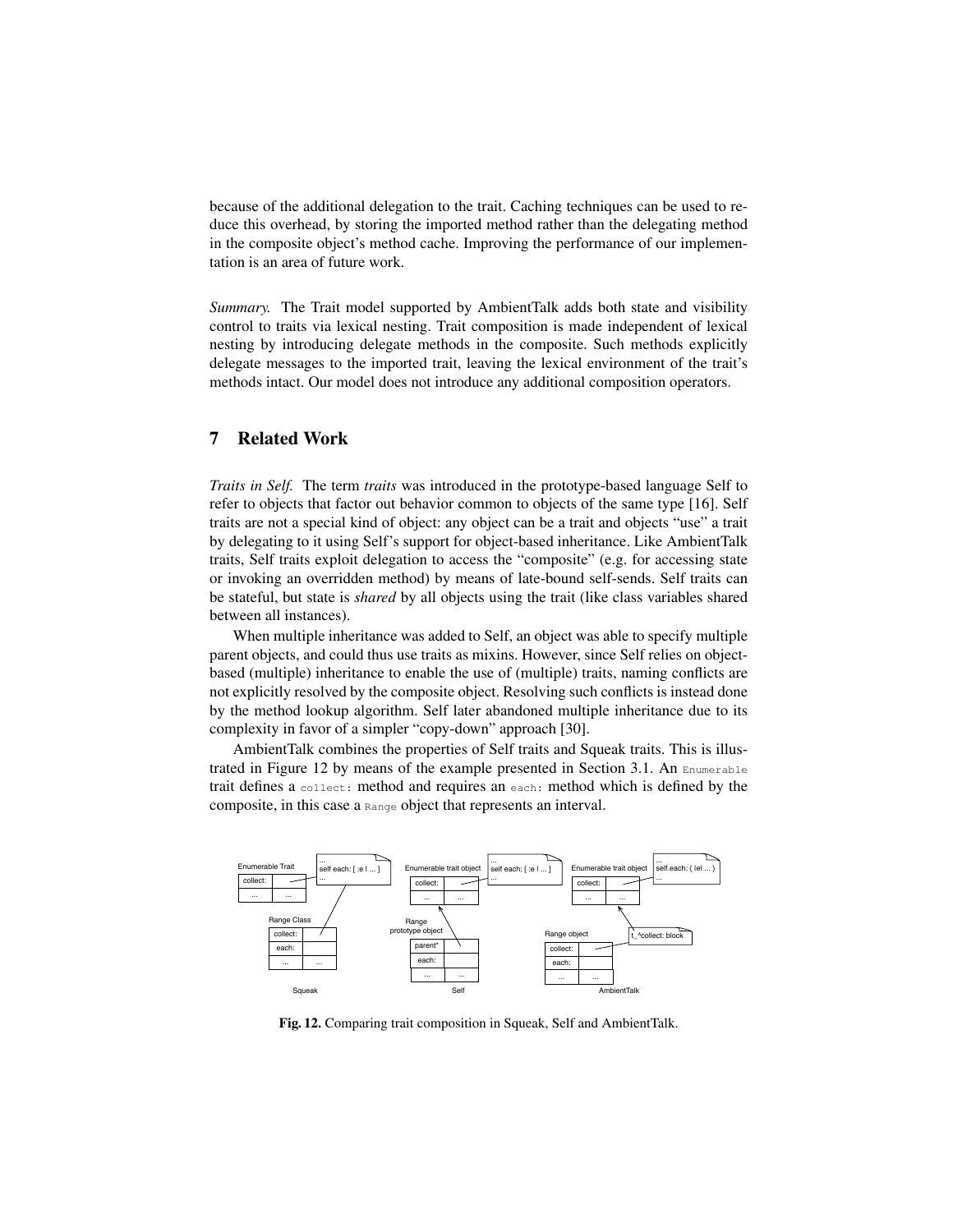Like Self traits, AmbientTalk traits are object-based: any object can be a trait and both languages use the mechanism of delegation to allow the trait to access the composite. Note that in Self the composite delegates to the trait by means of object-based inheritance (via a so-called "parent slot") while in AmbientTalk delegation to the trait happens by means of the ↑ operator in the delegating method.

Like Squeak traits, AmbientTalk traits require an explicit composition operation (**import**) during which naming conflicts must be explicitly resolved by the composite. Note how trait composition is compiled away in Squeak by means of the flattening property: the collect: method is added to class Range. Similarly, in AmbientTalk the trait composition is transformed by adding a delegate method to the composite object. Note that contrary to Self, the trait is not directly accessible from the composite object. Rather, it is referred to by means of a variable private to the delegating method.

Neither Self nor Smalltalk exploit lexical nesting of objects or classes. Similarly, neither language provides a means to hide the visibility of certain methods. Thus, traits defined in these languages have no standard means of controlling visibility. Ambient-Talk exploits an object's lexical scope to restrict the visibility of state and behavior. Since a trait is a regular AmbientTalk object, it can continue to use this technique to restrict the visibility of the state or behavior that it needs, but does not want to provide to its clients.

*Jigsaw.* In his PhD work, Bracha [36] defined Jigsaw as a minimal programming language in which packages and classes are unified under the notion of a module. A module in Jigsaw is a self-referential scope that binds names to values (*i.e.,* constants and functions). By being an object generator, a module acts as a class and as a coarse-grained structural software unit. Modules can be nested, therefore a module can define a set of classes. A number of operators are provided to compose modules.

In Jigsaw, modules may refer to each other, and functions defined in one are invokable by others according to some visibility rules. Behavior may be shared by merging two modules, or making one override another one. Using these operators, a mixin and its application are nicely modeled. It appears that the same set of operators is used to express both module specialization and mixin uses.

Traits require a different composition operator than inheritance. Traits cannot be expressed in Jigsaw directly because it imposes an ordering on mixins, while one of the design principles of traits states that the composition order of traits is irrelevant.

*CHAI.* Smith and Drossopoulou [6] designed the language Chai, which incorporates statically typed traits into a Java-like language. Three different roles for traits in Chai were explored in separate languages:  $Chai<sub>1</sub>$  (traits may be used by classes),  $Chai<sub>2</sub>$ (a trait may be a type), and  $Chai<sub>3</sub>$  (traits play a role at runtime). This third language allows traits to be added to objects at runtime, thus changing their behavior.

The differences with AmbienTalk's traits are significant. AmbientTalk is dynamically typed and its traits are first class values. Any object can be used as a trait simply by importing it into another object. In  $Chai<sub>3</sub>$  only a trait subtype can be applied to an object. Consequently, a more restricted set of traits may be applied to a given object but type safety is upheld.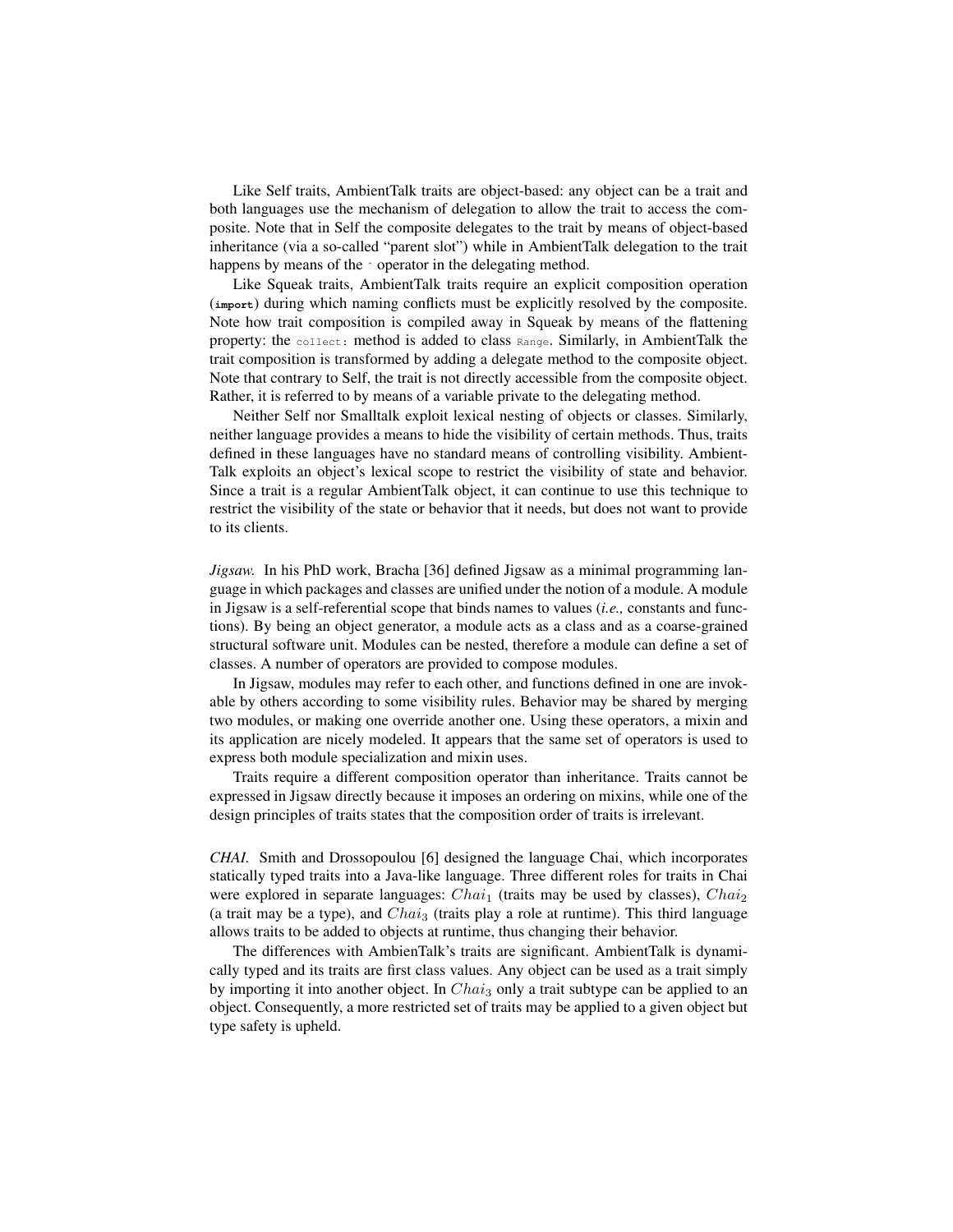# 8 Conclusion

Traits have originally been presented as groups of reusable methods, without state and a mechanism to control the visibility of provided methods. Extensions have been proposed to add these properties (stateful and freezable traits, respectively) but these models introduce many ad hoc operators that have not before been combined into a unified model supporting both properties. This paper demonstrates that state and visibility control can be added to traits by means of just one linguistic mechanism: lexical nesting.

We have shown that introducing trait composition in a host language that supports lexical nesting requires special attention. Whereas in the original model the flattening property allows trait composition to be implemented by almost literally copying the methods provided by the trait into the composite, this approach fails to hold when traits can be lexically nested, because their methods may refer to lexically free variables. Our approach to solving this problem is based upon delegation of messages. Trait composition is described in terms of generating delegating methods, whose purpose is to delegate a received message to the imported trait object. The actual method invocation is then performed in the proper lexical environment (*i.e.,* that of the trait), but delegation ensures that the trait can still access its required methods via self sends. Because methods are generated in the composite, trait composition remains explicit. Name clashes must still be resolved by the composing object, staying true to the original design principles behind traits. Our proposed model has been validated by implementing it in a concrete host language, AmbientTalk, and by describing in detail its operational semantics for a calculus, AMBIENTTALKLITE.

This work started out as an investigation of how traits, a composition mechanism that has been very successfully applied to class-based languages, could be applied to our object-based AmbientTalk language. It became apparent that AmbientTalk's ability to lexically nest objects lead to a simpler trait model since state and visibility control are supported without introducing any additional composition operators. We did need delegation as an additional mechanism to ensure that trait methods can both refer to names in their lexical scope as well as to names provided by the composite. However, our experience tells us that the basic model only relies on lexical nesting, not on the fact that our language is object-based. We think that our model of lexically nested traits can thus be applied more generally to class-based languages as well, provided that they allow classes to be nested and that they provide a solution to the problem of flattening traits in the presence of lexical nesting.

### Acknowledgements

We would like to thank Yves Vandriessche who designed and implemented the Ambient-Morphic framework. We also like to thank all reviewers and Erik Ernst in particular, for his valuable improvements to the formal semantics.

# References

1. : Slate http://slate.tunes.org.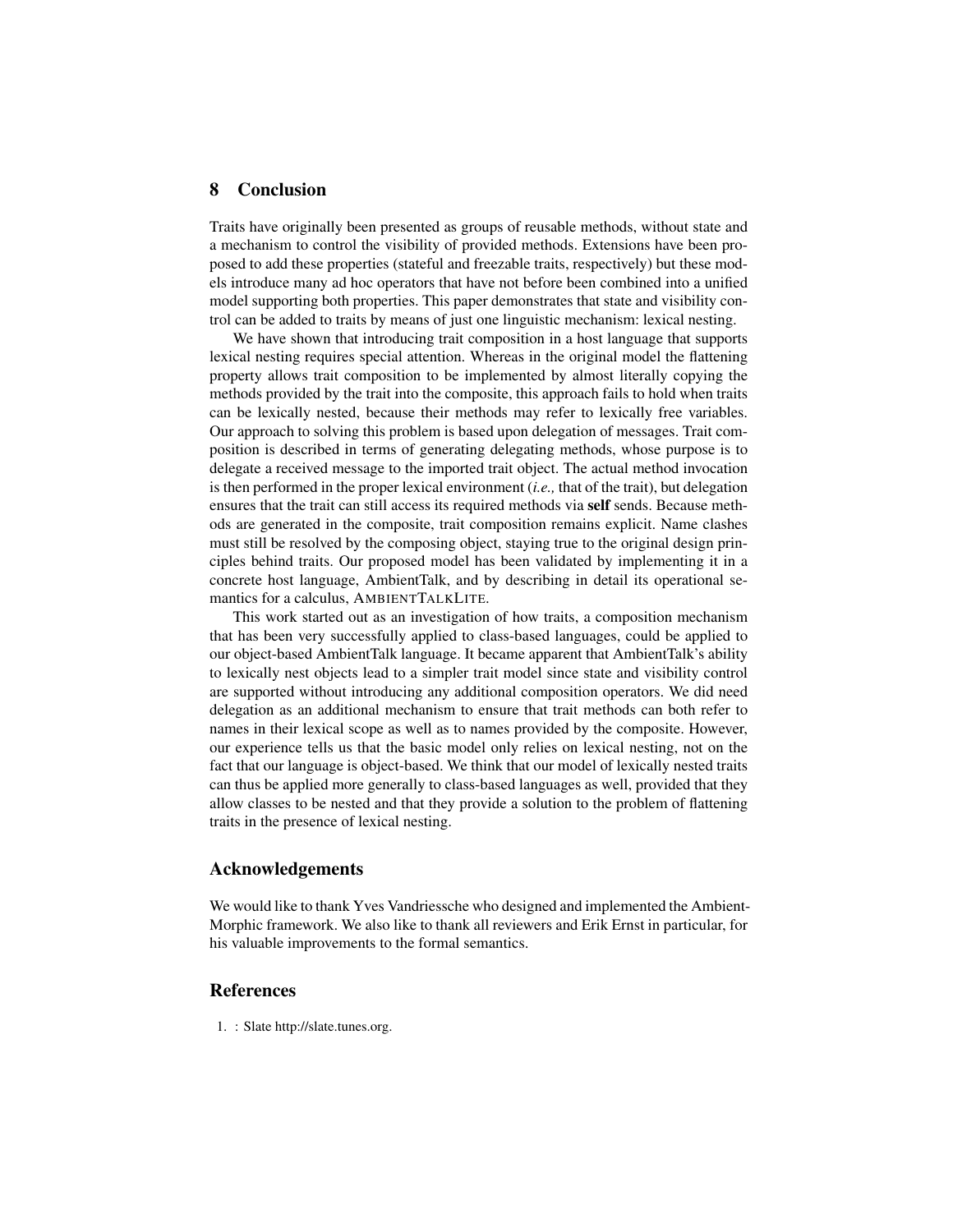- 2. Ingalls, D., Kaehler, T., Maloney, J., Wallace, S., Kay, A.: Back to the future: The story of Squeak, a practical Smalltalk written in itself. In: Proceedings of the 12th ACM SIGPLAN conference on Object-oriented programming, systems, languages, and applications, ACM Press (November 1997) 318–326
- 3. Flatt, M., Finder, R.B., Felleisen, M.: Scheme with classes, mixins and traits. In: AAPLAS 2006. (2006)
- 4. : The Fortress language specification http://research.sun.com/projects/plrg/fortress0866.pdf.
- 5. Fisher, K., Reppy, J.: Statically typed traits. Technical Report TR-2003-13, University of Chicago, Department of Computer Science (December 2003)
- 6. Smith, C., Drossopoulou, S.: Chai: Typed traits in Java. In: Proceedings ECOOP 2005. (2005)
- 7. Liquori, L., Spiwack, A.: FeatherTrait: A modest extension of Featherweight Java. ACM Transactions on Programming Languages and Systems (TOPLAS) 30(2) (2008) 1–32
- 8. Reppy, J., Turon, A.: Metaprogramming with traits. In: Proceedings of European Conference on Object-Oriented Programming (ECOOP'2007). (2007)
- 9. Bergel, A., Ducasse, S., Nierstrasz, O., Wuyts, R.: Stateful traits and their formalization. Journal of Computer Languages, Systems and Structures 34(2-3) (2007) 83–108
- 10. Ducasse, S., Wuyts, R., Bergel, A., Nierstrasz, O.: User-changeable visibility: Resolving unanticipated name clashes in traits. In: Proceedings of 22nd International Conference on Object-Oriented Programming, Systems, Languages, and Applications, ACM Press (October 2007) 171–190
- 11. Bak, L., Bracha, G., Grarup, S., Griesemer, R., Griswold, D., Holzle, U.: Mixins in ¨ Strongtalk. In: ECOOP '02 Workshop on Inheritance. (2002)
- 12. Ducasse, S., Nierstrasz, O., Scharli, N., Wuyts, R., Black, A.: Traits: A mechanism for ¨ fine-grained reuse. ACM Transactions on Programming Languages and Systems (TOPLAS) 28(2) (March 2006) 331–388
- 13. Scharli, N., Ducasse, S., Nierstrasz, O., Black, A.: Traits: Composable units of behavior. ¨ In: Proceedings of European Conference on Object-Oriented Programming (ECOOP'03). Volume 2743 of LNCS., Springer Verlag (July 2003) 248–274
- 14. Reppy, J., Turon, A.: A foundation for trait-based metaprogramming. In: International Workshop on Foundations and Developments of Object-Oriented Languages. (2006)
- 15. Mens, T., van Limberghen, M.: Encapsulation and composition as orthogonal operators on mixins: A solution to multiple inheritance problems. Object Oriented Systems 3(1) (1996) 1–30
- 16. Ungar, D., Chambers, C., Chang, B.W., Hölzle, U.: Organizing programs without classes. LISP and SYMBOLIC COMPUTATION 4(3) (1991)
- 17. Reddy, U.: Objects as closures: abstract semantics of object-oriented languages. In: LFP '88: Proceedings of the 1988 ACM conference on LISP and functional programming, New York, NY, USA, ACM (1988) 289–297
- 18. Abelson, H., Sussman, G.J., Sussman, J.: Structure and interpretation of computer programs. MIT electrical engineering and computer science series. McGraw-Hill (1991)
- 19. Dickey, K.: Scheming with objects. AI Expert 7(10) (October 1992) 24–33
- 20. Black, A., Hutchinson, N., Jul, E., Levy, H.: Object structure in the Emerald system. In: Proceedings OOPSLA '86, ACM SIGPLAN Notices. Volume 21. (November 1986) 78–86
- 21. International, E.C.M.A.: ECMA-262: ECMAScript Language Specification. Third edn. ECMA (European Association for Standardizing Information and Communication Systems), Geneva, Switzerland (December 1999)
- 22. Madsen, O.L., Moller-Pedersen, B., Nygaard, K.: Object-Oriented Programming in the Beta Programming Language. Addison Wesley, Reading, Mass. (1993)